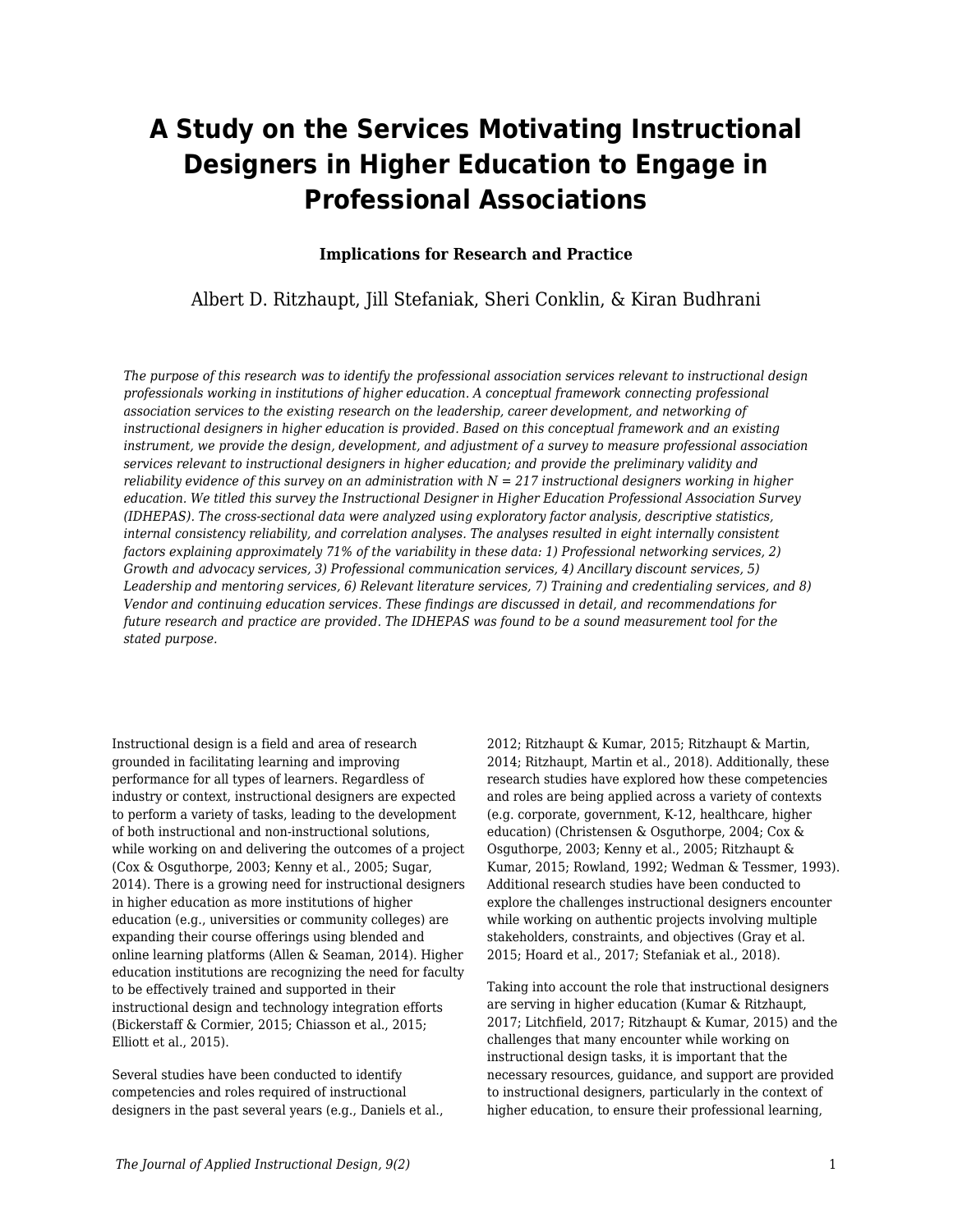networking, and career growth. In particular, professional associations are available to professionals in a wide range of fields (e.g., accounting, project management, information technology, etc.) to assist with these professional needs, and to engage members in the profession. Professional associations provide a widerange of services to its members for their professional networking, leadership, and career development, including specific things like publishing journals, continuing education, certification, hosting conferences, and developing standards and the body of knowledge in a field (DeLeskey, 2003). As professional associations are typically volunteer associations, these groups are limited in the amount of time and resources they can allocate their constituents.

Instructional designers in higher education are emerging professionals found in all types (e.g., private versus public, university versus community college, etc.) of institutions of higher education, and often have evolving roles and responsibilities not always clearly defined by the job title (Ritzhaupt & Kumar, 2015). Other terminologies that refer to the instructional designer include faculty developer (Diamond, 2002), instructional technology consultant (van Leusen, 2013), and more job titles. Unfortunately, the job titles of those individuals serving as instructional designers are not always clear or consistent across organizations and contexts (Kang & Ritzhaupt, 2015). These instructional design professionals offer many value-added activities to institutions of higher education (their employers) ranging from course design and development to supporting faculty in delivering online courses to facilitating meaningful workshops to conducting summative evaluation and research (Kumar & Ritzhaupt, 2017). Instructional designers in higher education are often in charge of developing faculty pedagogical and technological skills (Hosler, 2013; Nworie, 2009). While several professional associations (e.g., Online Learning Consortium or EDUCAUSE) are available to instructional designers in higher education, these nascent professionals have professional needs that have not been systematically studied and matched to the services provided by professional associations. Instructional designers in higher education must possess a variety of knowledge skills, including learning theories and instructional design models, soft skills, the capacity to learn independently, information and communication technology skills, project management skills, and superior written and oral communication skills (Ritzhaupt & Kumar, 2015). Professional associations have an obligation to provide the necessary services to assist with the professional networking, leadership, and career development of these professionals.

## **Conceptual Framework**

The conceptual framework guiding this study involved taking a closer look at how instructional design professionals in higher education leverage their memberships in professional associations to enhance their leadership, career development, and networking opportunities. This framework was built upon existing research exploring the services that influence computing professionals to join professional associations (Umapathy et al., 2010), and long history and role of professional associations in any field of endeavor (e.g., DeLeskey, 2003; Glendenning & Gordon, 1997). Figure 1 provides a visualization of this conceptual framework in relation to the professional association services, and concepts of professional leadership, career development, and networking of instructional designers in higher education.

#### Figure 1

Conceptual Framework of Professional Association Services



#### **Leadership**

Instructional designers in higher education perform many activities outside the confines of the application of instructional design models, emerging technologies, and learning theories. Some activities include serving as project managers or change agents in their organization, rolling out new innovations, creating budgets, managing schedules, mentoring faculty and other personnel, and conducting professional meetings either through meeting with diverse project teams or with supervisors and clients (Kenny et al., 2005). Due to the numerous tasks and roles instructional designers hold, it can be expected that instructional designers seek to improve their leadership skills through leadership, mentoring, professional growth, and advocacy activities in their organizations and beyond (e.g., general public). Because of the multiple roles of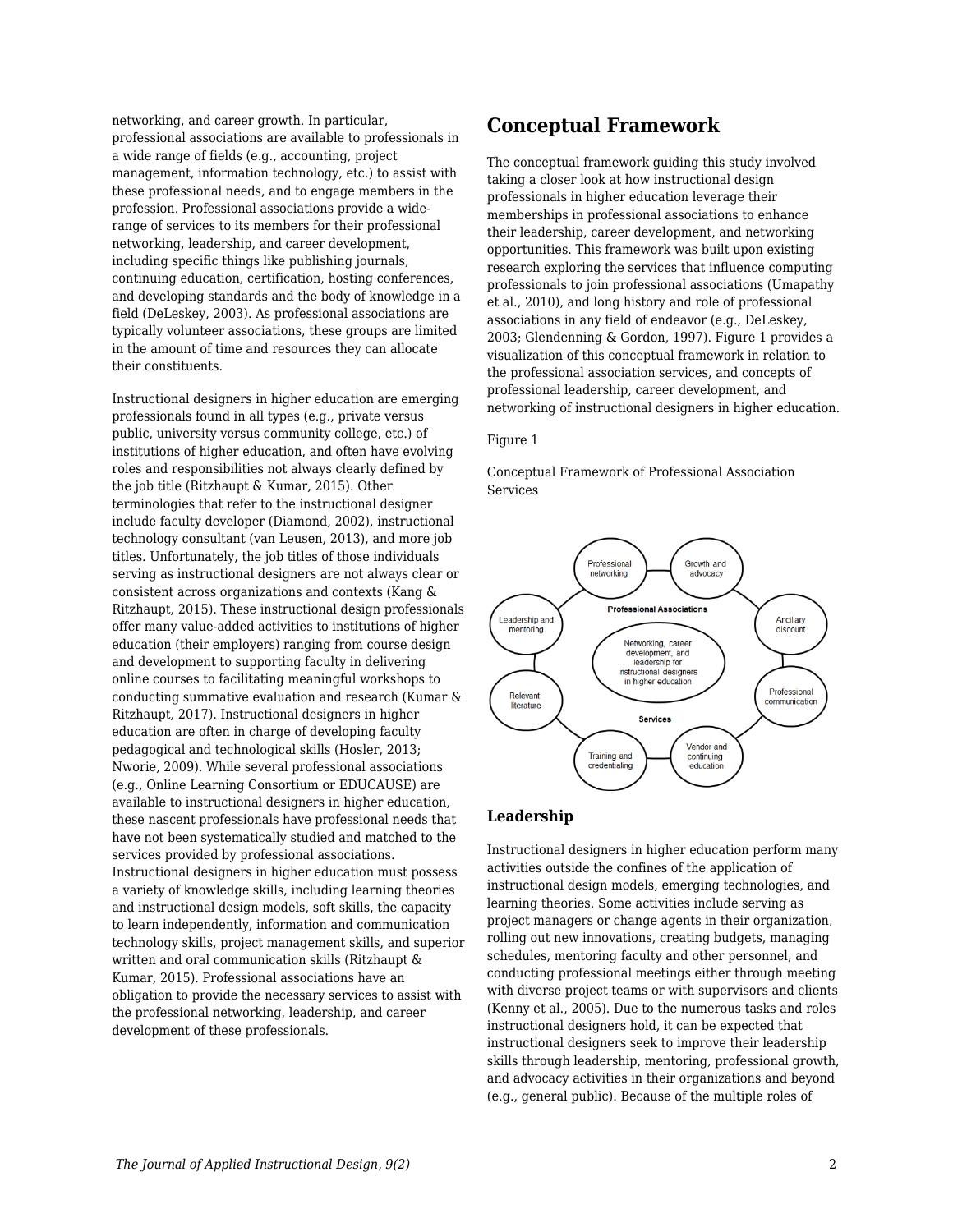instructional designers in higher education, such as project management and supervision of teams, instructional designers seek to become involved in leadership, community building, and advancement of profession (Gruen et al., 2000). Professional associations can offer various leadership activities for its members. Members may be seeking broader impact of the profession therefore seek leadership positions in special interest groups, committees, or task forces (Dodgen et al., 2003; Ritzhaupt et al., 2012) or even general leadership positions in the association at large (Lin et al., 2003).

Professional associations provide multiple ways to serve in a leadership capacity beyond the boundaries of the professional association. For instance, instructional designers working in higher education can provide mentoring to students in academic programs or other professionals to influence, direct, and develop individuals who want to enhance their careers. It also serves those who want to advance their careers by learning from senior members of the community on any type of professional issues, including legal and ethical matters (Glendenning & Gordon, 1997). Professional associations can sponsor mentoring through community engagement and events. One example of this type of event is AECT's Design and Development Instructional Design Competition. As Resig et al. (2017) stated, the competition developed their project management skills, gave access to a senior member for mentorship and guidance, and engaged them deeply within the professional associations' membership. Professional association members can impact through research and practice by developing expertise and engaging in other professional association services like publishing in peerreviewed journals, presenting at conferences, and receiving professional recognition or awards for their efforts. Leadership professional association services and opportunities are essential to instructional designers in higher education.

#### **Career Development**

Professional associations can help in the career development of instructional designers specific to the higher education sector. As noted by Larson and Lockee (2009), instructional designers that work in higher education have different competencies and skill requirements than instructional designers who work in other sectors. The problems instructional designers face in higher education often concerned with instructional improvement, instructional objectives, sequence of learning, instructional methods, assessment, and evaluation (Terlouw, 1997). However, the career of an instructional designer in higher education is not limited to just instructional activities alone. Instructional designers have to be multifunctional, where they have

both instructional and technology competencies to support all faculty, students, staff, including both technical and social responsibilities on the job (Ritzhaupt & Kumar, 2015). Instructional designers are expected to demonstrate competency in tools (i.e. the use, development, programming, and/or management of tools), soft-skills (i.e., communication, collaboration, customer service, leadership, decision-making), research and data analysis, evaluation, and project management (Christensen & Osguthorpe, 2004; Cox & Osguthorpe, 2003; Kang & Ritzhaupt, 2015; Kumar & Ritzhaupt, 2017; Ritzhaupt & Kumar, 2015).

Career growth and professional development in all these aspects is needed for instructional designers to stay current with the trends and adapt to the changing-nature of educational technologies. Instructional designers claim that while some of the competency areas stated previously were learned from their academic programs, much more is learned on the job and from their professional experiences (Ritzhaupt & Kumar, 2015). Many instructional designers come from a variety of backgrounds and their competency areas vary by education level and setting/industry (Byun, 2000; Christensen & Osguthorpe, 2004). Researchers have found that instructional designers have worked in other professions and held positions unrelated to instructional design before taking on their current position as instructional designer (Ritzhaupt & Kumar, 2015). Instructional designers in higher education differ from instructional designers in business and industry in that several have some teaching experience in K-12 or higher education to better understand the needs of students and faculty (Kumar & Ritzhaupt, 2017; Ritzhaupt & Kumar, 2015). It is no surprise that many instructional designers in higher education have advanced/masters degrees.

Kumar and Ritzhaupt (2017) noted that instructional designers who participated in professional development. professional communities (i.e., social media), conferences, workshops, and professional courses found these activities helpful in fulfilling their roles and responsibilities. Professional associations such as the ATD, AECT, and ISPI have created formal standards, which influence both the development of academic curricula for instructional design and the definition the professional requirements and descriptions for instructional design-related job roles and responsibilities. Professional associations can provide continuing education, professional development, and credentialing services to members to support their career development. ISPI and ATD have developed the professional certifications known as the Certified Performance Technologist (CPT) and Certified Professional in Learning and Performance (CPLP), respectively. However, these certifications may not be appropriate for the unique context of instructional designers in higher education.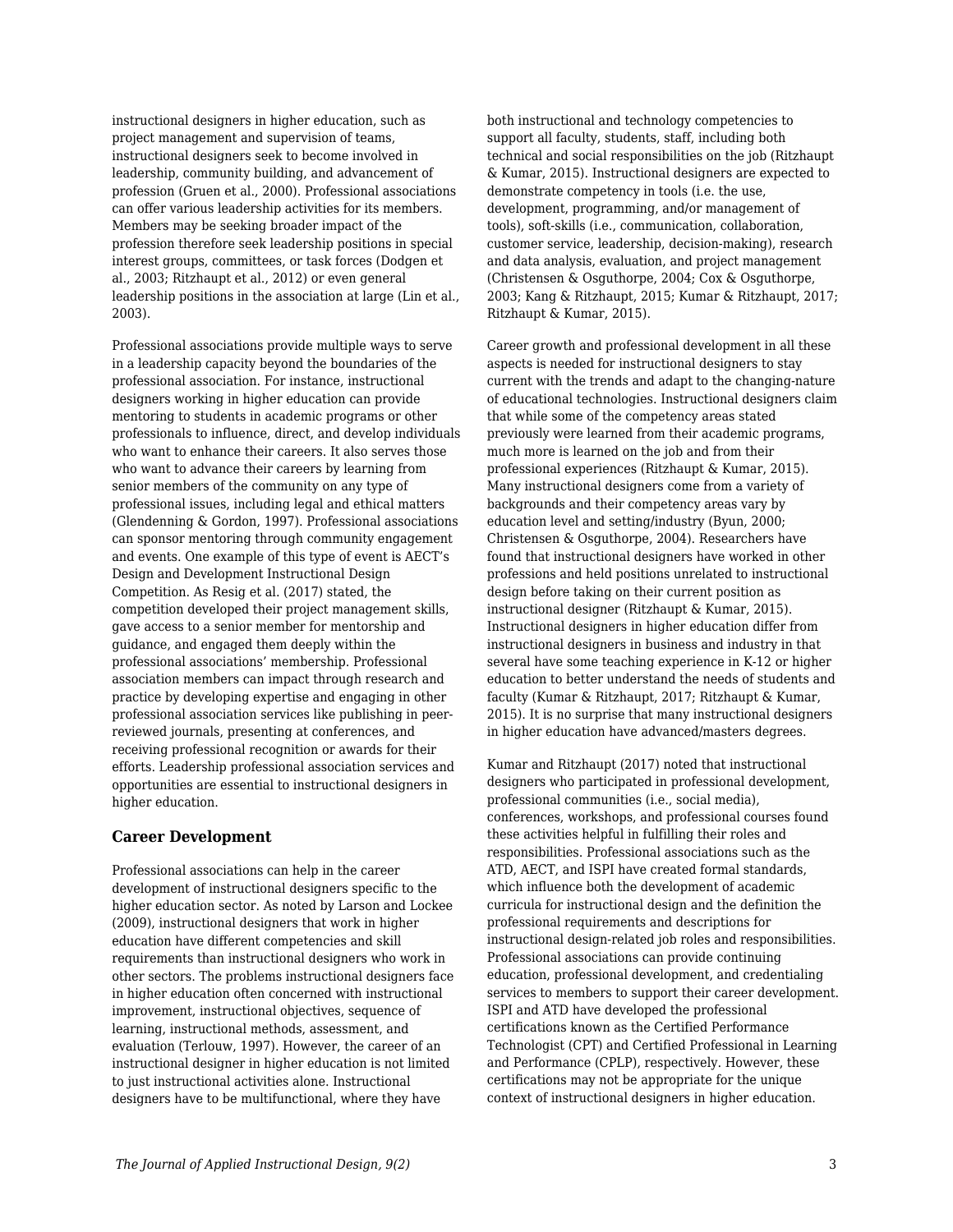To recruit and retain professionals in the instructional design field, professional associations can utilize various resources such as listservs, social media, conference proceedings, member directories, discussion forums, journals, white papers, and magazines to provide additional avenues for career development and to keep instructional designers up-to-date to recent research or trends. Additionally, these professional associations can aggregate job titles and job announcements from instructional design and technology job boards to provide access to challenging career opportunities (e.g., Chronicle of Higher Education, HigherEdJobs) to help instructional designers become aware of, and find employment that better suits their needs and professional expertise (Umapathy & Ritzhaupt, 2011). Professional associations can also organize career events and job fairs at conferences (Umapathy & Ritzhaupt, 2011). Professional associations bear a responsibility to provide career development opportunities for its members.

## **Networking**

Professional networking opportunities not only support activities that bring professionals together, they provide occasions, both formally and informally, for mentoring both inside and outside of the workplace. Mentoring in a professional network assist the mentee through the guidance and navigation of their career (Higgens & Kram, 2001, de Janasz & Sullivan, 2004). These mentoring programs can reach professionals practicing in the field and students seeking to enter the profession. Examples of networking activities include: access to local meetings with experts in the field, annual conferences, access to social events (e.g., parties, field trips), and access to social media and other forms of communication technologies, like member directories, discussion forums, user and special interest groups, and listservs (Ritzhaupt et al., 2008). As noted, professional associations can provide services to enhance the awareness and acumen of instructional designers in higher education by providing news on technological and pedagogical developments, research developments, and even the latest vendor solutions through intentional and professional engagements bringing other professionals together. All the services provided by professional associations can be linked to the networking opportunities to engage with other professionals sharing similar interests and concerns.

## **Purpose**

Thus, the purpose of this research was to identify the professional association services relevant to instructional design professionals working in higher education. More specifically, we are interested in the professional association services that instructional designers in higher education desire and need for their professional function. To this end, we attempted to design, develop, and validate a survey to validly and reliably measure these factors for this target population of interest by collecting data from these working professionals. Our overarching research question is: What professional association services do instructional designers in higher education need for their professional networking, leadership, and career development? We used the conceptual framework described above to document the professional association services desired by instructional designers working in higher education.

## **Method**

## **Participants**

A total of *N* = 309 participants opened the online survey and agreed to the consent page. However, a substantial amount of participants either did not complete the survey or did not meet our screening criteria (i.e., instructional designer working in higher education) for inclusion  $(n =$ 30). We excluded participants that did not complete at least 50% of the items on the survey. A final sample of *N* = 217 or 70% instructional design professionals completed at least 50% of the final instrument and were retained in the sample for further analysis. As illustrated in Table 1, the participants represented a wide range of backgrounds. The participants had a wide range of experience from less than one year to 35 years with an average of  $M = 7.94$  ( $SD = 6.10$ ). Nearly three quarters of the participants were female, and the participants largely identified as White/Caucasian at approximately 81% of the sample.

Seventy-five percent of the participants worked at public institutions of higher education, and the participants could generally be classified as highly educated with 62% possessing a master's degree and 28% holding a doctoral degree. The participants were members of a wide-variety of professional associations with higher percentages in the Online Learning Consortium (OLC) (47%) and EDUCAUSE (45%). The size of the institutions of higher education varied according to the reported number of employees. More than 50% of the respondents indicated their institutions provided either full or partial support for professional association memberships. Income levels normally distributed around \$50,001-\$75,000 with more than 60% of the participants reporting this category. Participants were located in 37 different states in the United States ranging from California to Maine, and *n* = 6 participants were located outside the U.S.

### Table 1

Demographic Characteristics of Instructional Design Professional Survey Respondents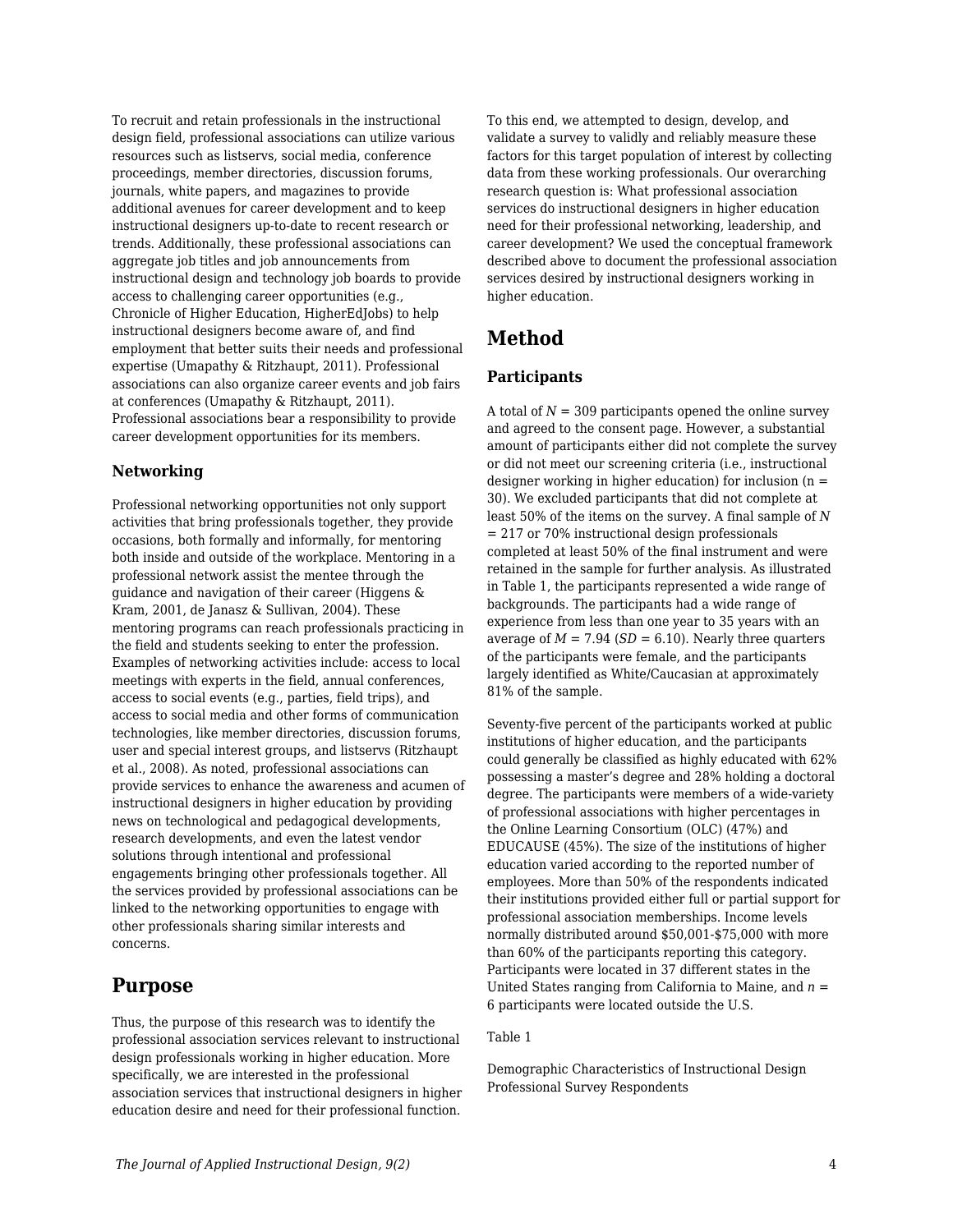| Demographic<br>Variable                                  | <b>Categories</b>                   | n            | $\%$           |
|----------------------------------------------------------|-------------------------------------|--------------|----------------|
| Gender                                                   | <b>Female</b>                       |              | 161 74.19      |
|                                                          | Male                                | 55           | 25.35          |
| Income Level                                             | Not reported                        | 2            | 0.92           |
|                                                          | 0-\$25,000                          | 3            | 1.38           |
|                                                          | \$25,001-\$50,000                   | 26           | 11.98          |
|                                                          | \$50,001-\$75,000                   |              | 133 61.29      |
|                                                          | \$75,001-\$100,000                  | 40           | 18.43          |
|                                                          | \$100,000-\$150,000                 | 12           | 5.53           |
|                                                          | $>$ \$150,000                       | 1            | 0.46           |
| Race                                                     | American Indian                     | 5            | 2.30           |
|                                                          | Alaska Native                       | $\mathbf{1}$ | 0.46           |
|                                                          | Asian                               | 13           | 5.99           |
|                                                          | Black/African American              | 19           | 8.76           |
|                                                          | Hawaiian/Other Pacific Islander     | 1            | 0.46           |
|                                                          | Hispanic/Latino                     | 16           | 7.37           |
|                                                          | White/Caucasian                     |              | 176 81.11      |
| Sector of Economy                                        | Private                             | 53           | 24.42          |
|                                                          | Public                              |              | 164 75.58      |
| Highest Level of<br>Education                            | <b>High School</b>                  | 1            | 0.46           |
|                                                          | Associate                           | 1            | 0.46           |
|                                                          | Bachelor                            | 13           | 5.99           |
|                                                          | Master                              |              | 134 61.75      |
|                                                          | Specialist                          | 4            | 1.84           |
|                                                          | Doctorate                           | 59           | 27.19          |
|                                                          | Other                               | 5            | 2.30           |
| Professional<br>Association<br>Membership                | ATDF                                | 21           | 9.68           |
|                                                          | AACE                                | 10           | 4.61           |
|                                                          | AECT                                | 33           | 15.21          |
|                                                          | EDUCAUSE                            | 98           | 45.16          |
|                                                          | <b>IEEE TCLT</b>                    | 5            | 2.30           |
|                                                          | ISPI                                | 5            | 2.30           |
|                                                          | <b>ISTE</b>                         | 18           | 8.29           |
|                                                          | OLC                                 |              | 103 47.47      |
|                                                          | eLearning Guild                     | 42           | 19.35          |
|                                                          | <b>USDLA</b>                        | 16           | 7.37           |
| Number of<br>Employees in<br>Institution                 | $0 - 100$                           | 4            | 1.84           |
|                                                          |                                     | 9            | 4.15           |
|                                                          | 101-250                             |              |                |
|                                                          | 251-500                             | 17           | 7.83           |
|                                                          | 501-1000                            | 35           | 16.13          |
|                                                          | 1001-2,500                          | 31           | 14.29          |
|                                                          | 2,501-5,000                         | 31           | 14.29          |
|                                                          | 5,001 or more<br>I don't know       | 55           | 25.35<br>16.13 |
|                                                          |                                     | 35           |                |
| Support for<br>Professional<br>Association<br>Membership | None                                |              | 105 48.39      |
|                                                          | Partial reimbursement or<br>payment | 18           | 8.29           |
|                                                          | Full reimbursement or payment       | 91           | 41.94          |

#### **Instrument Design and Development**

This research study employed and tailored a research instrument previously used to measure the services motivating professional association membership of computing professionals. This survey was titled the *Ideal Computing Professional Association Survey* and preliminary validity and reliability evidence was provided on a sample of  $N = 220$  participants in one computing professional association (Ritzhaupt, Umapathy, & Jamba, 2008; Ritzhaupt, Umapathy, & Jamba, 2012). The original survey had 52-items organized into seven domains: *Career-enhancement services*, *Information dissemination services*, *Professional networking services*, *Communication services*, *Member discount services*, *Leadership and community services*, and *Advocacy services* (Ritzhaupt, Umapathy, & Jamba, 2012). To be applicable to the present research study, several modifications had to be made to broadly address the current professional needs of instructional designers in higher education and to match the current organizational structure and services provided by the *Association for Educational Communications and Technology* (AECT).

First, a revised conceptual framework (described above) was developed based on the literature surrounding the unique characteristics and needs of instructional designers working in the context of higher education, the current structure and services offered by AECT, and the existing structure of the original survey. Second, the revised survey was carefully reviewed by members of the research team with expertise in scale development, and subsequently, administered to four instructional designers working in higher education using a think aloud protocol to cognitively validate the survey items using well-established systematic procedures (Payne, 1994; Trenor et al., 2011; Willis et al., 1991). This procedure ensured the clarity and intent of the items matched our intended purpose. This process led to several revisions to the wording of the items and slight re-organization to the survey. The resulting final draft of the survey has 44-items using a modified 5-point Likert scale format ( $5 =$  Strongly Agree;  $4 =$  Agree;  $3 =$  Neither agree, nor disagree;  $2 = Disagree; 1 = Strongly$ Disagree). The survey was ported to the Qualtrics survey management system with two screening questions (e.g., Do you presently work for an institution of higher education?), a background section (including items like gender, age, experience, job title, education level, etc.), and seven open-ended questions (e.g., What factors encourage your participation in a professional association?). The revised survey was given the title *Instructional Designer in Higher Education Professional Association Survey* (IDHEPAS). Note, we only report the quantitative data collected in this article.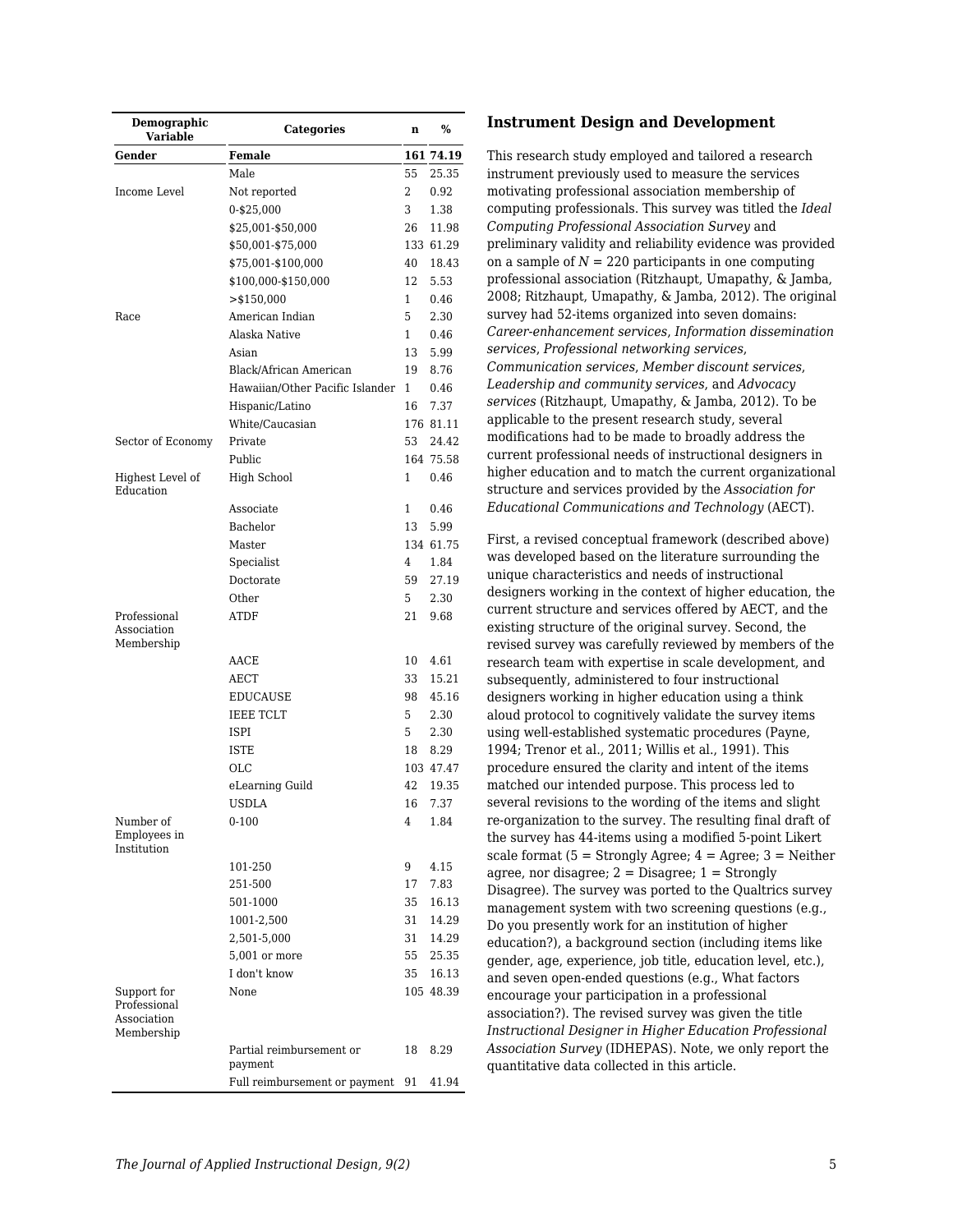### **Data Collection Procedures**

The IDHEPAS was released to a wide audience of the professional instructional design community using an assortment of approaches: 1) instructional design listservs (e.g., Educause instructional designer listserv, ITFORUM listserv), 2) social media outlets for instructional designers (e.g., Facebook and LinkedIn instructional designer professional groups), 3) scraped community college and university websites for instructional designers in three states in the southeastern United States, 4) alumni listservs from academic programs (e.g., University of Florida, Boise State University, Florida State University, University of South Florida), and 5) invitation emails to the staff of *Centers for Teaching Excellence* at 62 different universities. Since the survey was anonymous, participants were encouraged to share the survey with members of their professional community serving in the higher education capacity – a snowball sampling approach. The online survey was accessible for a 3-week period, and during this time, two reminder emails or notifications were sent out to all communication methods noted above. Since so many different approaches to recruiting participants were used, response rates cannot be determined for these data.

### **Data Analysis**

Data were subjected to a variety of analyses, including descriptive statistics analysis, internal consistency reliability analysis, exploratory factor analysis (EFA), and correlation analysis (i.e., Pearson *r* correlations among factors on IDHEPAS). Since major revisions were made to the original survey, an EFA was the most appropriate data analysis method. EFA was conducted to explore the underlying structure of the data collected using the IDHEPAS and to provide meaningful labels to the factors on the IDHEPAS. Descriptive statistics analysis was conducted examine the patterns in this cross-sectional dataset, and to characterize the various factor on the IDHEPAS for these data. Internal consistency reliability using Cronbach's alpha was used to provide reliability evidence for these data. Correlation analyses were employed to examine the internal structure of the measures. Underlying assumptions of the various statistical methods were evaluated. All quantitative analyses were conducted using SPSS version 25. An alpha level of .05 was used for all statistical tests.

## **Results**

The results are presented by each type of analysis conducted on these cross-sectional data. We first examine the data for the assumptions for conducting EFA. Bartlett's test of sphericity for these data had a Chisquare of  $8,134.90$  ( $p < .001$ ), which suggested the intercorrelation matrix contained adequate common

variance. The Kaiser-Meyer-Olkin measure of sampling adequacy was 0.94, which is above the 0.50 recommended limit (Kaiser 1974). The participant-to-item ratio for the data was approximately  $\sim$  5:1. While the participant-to-item ratio is below the 10:1 ratio suggested by Kerlinger (1974), the ratio is near thresholds described as more than adequate by some researchers in maintaining factor stability (Arrindell & Van der Ende 1985; de Winter, Dodou, & Wieringa, 2009; Guadagnoli & Velicer 1988). Thus, these data appeared to be well suited for EFA.

## **Exploratory Factor Analysis**

The EFA model was executed using principal axis factoring and an oblique (promax) rotation, as the factors were anticipated to be related. The pattern matrix is reported in the Appendix. The number of factors retained was based on the Kaiser criterion (Eigenvalue > 1) and inspection of the Screen plots generated. Items were assigned to factors based on the greatest values in the pattern matrix. The EFA data from the initial model showed eight factors and data were extracted in eight rotations. The data did not exhibit a simple structure in the pattern matrix; however, all coefficients used to assign items to factors in the pattern matrix were at or above 0.44. The factor model explained  $\sim$ 71% of the variance in these data with the 8-factor solution. Although the data did not lead to a truly simply structure in the pattern matrix, the items did load into a meaningful factor structure to explain these data. Thus, the eight factor solution was adopted for these data. Table 2 provides the Eigenvalues, variance, and cumulative variance for the factors on the IDHEPAS. Notably, the *Professional networking services* factor explained approximately 44% of the variance in these data.

#### Table 2

Eigenvalues, Variance, Cumulative Variance by Factor Labels

| <b>Factors</b>                                  | <b>Eigenvalues</b> | <b>Variance</b><br>(%) | Cumulative<br>Variance (%) |
|-------------------------------------------------|--------------------|------------------------|----------------------------|
| 1. Professional networking 19.406<br>services   |                    | 44.105                 | 44.105                     |
| 2. Growth and advocacy<br>services              | 3.133              | 7.121                  | 51.226                     |
| 3. Professional<br>communication services       | 2.225              | 5.056                  | 56.282                     |
| 4. Ancillary discount services 1.688            |                    | 3.837                  | 60.119                     |
| 5. Leadership and mentoring 1.451<br>services   |                    | 3.297                  | 63.416                     |
| 6. Relevant literature<br>services              | 1.219              | 2.771                  | 66.187                     |
| 7. Training and credentialing 1.167<br>services |                    | 2.652                  | 68.839                     |
| 8. Vendor and continuing<br>education services  | 1.051              | 2.389                  | 71.227                     |

Table 3 provides the factor label, mean, standard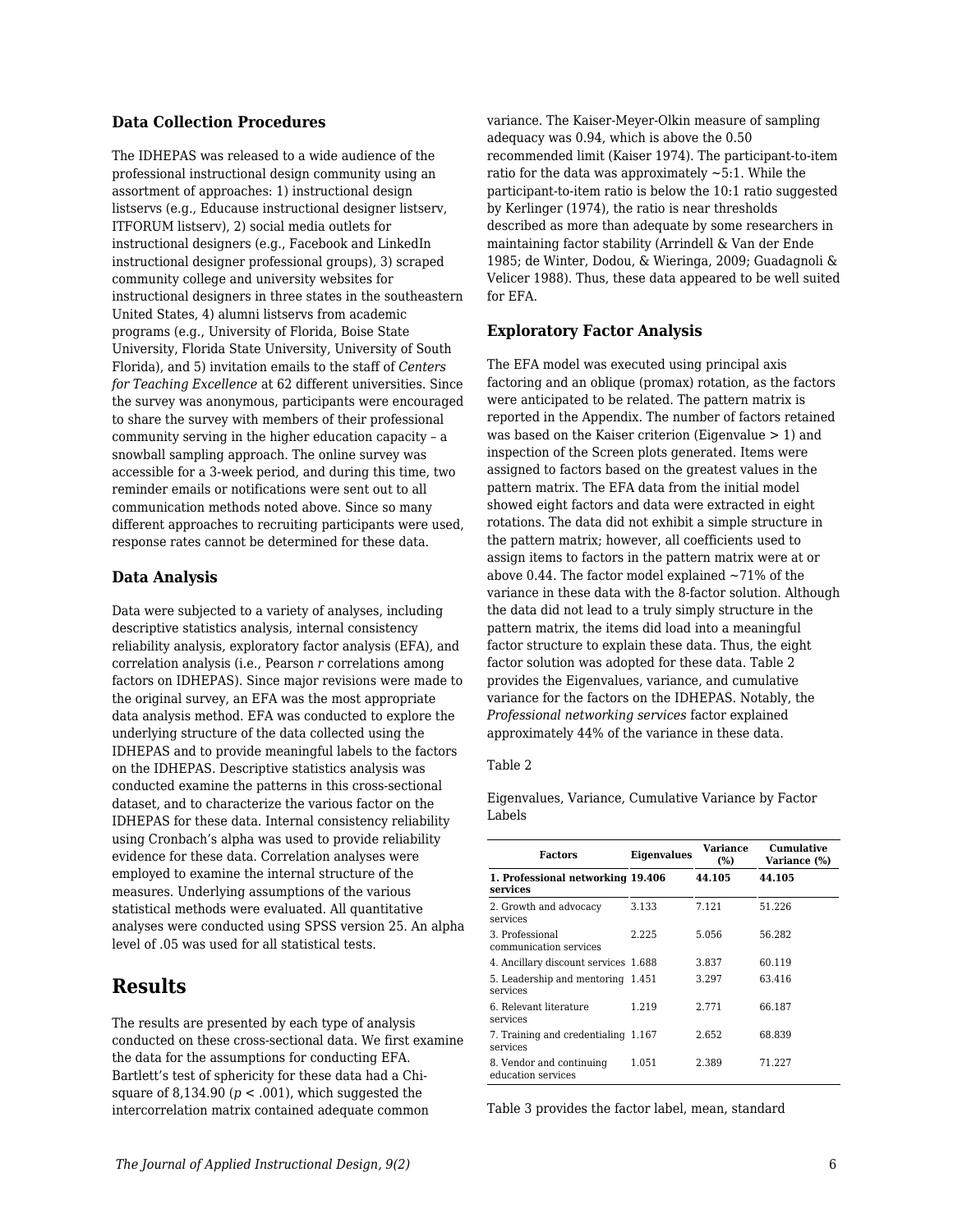deviation, skewness, kurtosis, number of items, and Cronbach's alpha for the factors. As can be gleaned in Table 3, the highest scores were the factors *Professional networking services* at *M* = 4.39, and *Relevant literature services* at  $M = 4.35$ . Also notable and above the 4.0 threshold are the factors *Training and credentialing services* (*M* = 4.15), *Professional communication services* (*M* = 4.06), and *Vendor and continuing education services*  $(M = 4.01)$ . The lowest scoring factor below the 3.0 threshold was *Ancillary discount services* (*M* = 2.99). Not all of the factors appear to be normally distributed as evidenced by the skewness and kurtosis coefficients for *Professional networking services*, *Growth and advocacy services*, and *Relevant literature services*. All of the internal consistency reliability coefficients are above the 0.70 social science standard (Nunnaly, 1978). Generally speaking, the IDHEPAS has an internally consistent structure for these data.

#### Table 3

Factors Labels, Descriptive Statistics, and Reliability for These Data

| <b>Factor label</b>                                                  | м |                 | <b>SD</b> Skewness Kurtosis |         | items | # of Cronbach<br>α |
|----------------------------------------------------------------------|---|-----------------|-----------------------------|---------|-------|--------------------|
| $\mathbf{1}$ .<br><b>Professional</b><br>networking<br>services      |   |                 | 4.39 0.68 -2.47             | 8.22    | 9     | 0.92               |
| 2. Growth and 4.14 0.71 -1.47<br>advocacy<br>services                |   |                 |                             | 3.37    | 11    | 0.91               |
| 3. Professional 4.06 0.74 -0.98<br>communication<br>services         |   |                 |                             | 1.32    | 7     | 0.88               |
| 4. Ancillary<br>discount.<br>services                                |   | 2.99 1.19 0.02  |                             | $-0.78$ | 3     | 0.97               |
| 5. Leadership<br>and mentoring<br>services                           |   | 3.91 0.86 -0.98 |                             | 1.30    | 6     | 0.92               |
| 6. Relevant<br>literature<br>services                                |   | 4.35 0.82 -1.97 |                             | 4.93    | 3     | 0.91               |
| 7. Training and 4.15 0.75 -1.23<br>credentialing<br>services         |   |                 |                             | 1.86    | 3     | 0.72               |
| 8. Vendor and 4.01 0.95 -0.94<br>continuing<br>education<br>services |   |                 |                             | 0.56    | 2     | 0.88               |

### **Descriptive Statistics Analysis**

The descriptive statistics for the 44-item instrument, including the mean, standard deviation, and response frequencies as percentages  $(5 =$  Strongly Agree;  $4 =$ Agree:  $3$  = Neither agree, nor disagree:  $2$  = Disagree: 1 = Strongly Disagree) as provided in the following sections to characterize each of the factors derived from the EFA.

Notably, the services listed in the instrument appear to be relevant to instructional designers in higher education as only one item was below the 3.00 threshold across the 44-item survey (Access to special discounts on food and beverage services).

Professional networking services. The *Professional networking services* factor emphasized conferencerelated activities provided by a professional association, including providing access to relevant conferences, dissemination of conference call for proposals, and access to conference proceedings and speaker presentation files (see Table 4). Other items referenced activities and services provided at conferences (e.g., Dissemination of latest research developments) As the highest rated factor, all of the items with the exception of Dissemination of latest vendor solutions  $(M = 3.83)$  were above the 4.0 threshold for these data. Four of the items were above 4.50: Awareness of new pedagogical developments (*M* = 4.63), Awareness of new technological developments (*M*  $= 4.58$ ), Access to relevant conferences ( $M = 4.57$ ), and Dissemination of latest research developments (*M* = 4.55).

### Table 4

Professional Networking Services Descriptive Statistics

| Items                                                                  | М    |                          | SD S.D.             | D | N                        | A                                     | S.A.  |
|------------------------------------------------------------------------|------|--------------------------|---------------------|---|--------------------------|---------------------------------------|-------|
| 10. Access to<br>conference<br>proceedings                             |      |                          |                     |   |                          | 4.46 0.88 2.76 0.92 6.45 27.19 62.67  |       |
| 11. Access to speaker<br>presentation files                            |      |                          |                     |   |                          | 4.34 0.89 2.30 1.38 10.14 32.26 53.92 |       |
| 12. Awareness of new<br>technological<br>developments                  |      | 4.58 0.74 1.38 0.92 4.15 |                     |   |                          | 25.81                                 | 67.74 |
| 13. Awareness of new<br>pedagogical<br>developments                    |      |                          |                     |   | 4.63 0.72 1.38 0.92 3.23 | 22.58 71.89                           |       |
| 14. Dissemination of<br>latest research<br>developments                | 4.55 |                          | 0.80 1.84 1.84 2.76 |   |                          | 26.73                                 | 66.82 |
| 15. Dissemination of<br>latest vendor solutions                        |      |                          |                     |   |                          | 3.83 1.05 3.23 6.45 25.81 33.18 31.34 |       |
| 16. Dissemination of<br>conference call for<br>papers (CFP)            |      |                          |                     |   |                          | 4.30 0.93 2.30 2.30 11.52 30.41       | 53.46 |
| 17. Conversations with<br>other professionals over<br>meals or socials |      |                          |                     |   |                          | 4.24 0.90 2.30 1.84 11.52 38.25 46.08 |       |
| 19. Access to relevant<br>conferences                                  |      | 4.57 0.81 2.76 0.46 2.30 |                     |   |                          | 26.27                                 | 68.20 |

Growth and advocacy services. The *Growth and advocacy services* factor included items providing growth opportunities for members (e.g., To receive professional recognition via achievement awards) and several advocacy activities (e.g., To obtain member voting rights). As the factor represented with the largest number of items (Items = 11), the *Growth and advocacy services*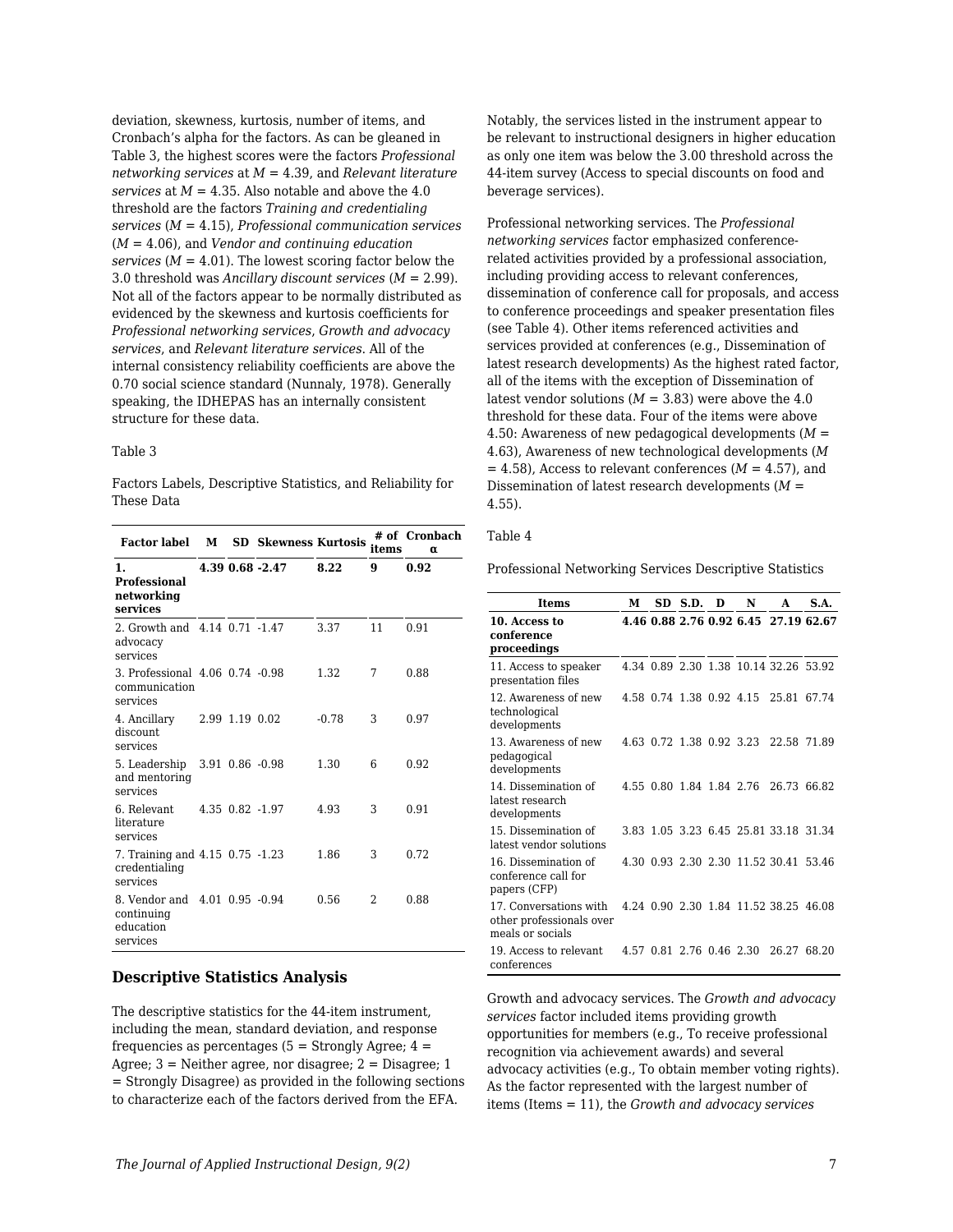factor speaks to the diversity of services offered by professional associations to provide professional growth opportunities for its members (see Table 5). The instructional designers in this sample were least interested in receiving professional recognition via awards  $(M = 3.93)$  and obtaining voting right within the association  $(M = 3.63)$ . More importantly, participants desired opportunities and services to connect with professionals with common concerns and interests (*M* = 4.31), receive career advice from other professionals (*M*  $= 4.30$ , and the ability to impact the profession through research and practice  $(M = 4.41)$  provided by professional associations.

#### Table 5

Growth and Advocacy Services Descriptive Statistics

| <b>Items</b>                                                                                             | м | SD | S.D. | D | N                        | A                                     | S.A. |
|----------------------------------------------------------------------------------------------------------|---|----|------|---|--------------------------|---------------------------------------|------|
| 3. Access to<br>employment listings<br>in field or related<br>fields                                     |   |    |      |   |                          | 4.41 0.86 1.38 1.38 12.44 24.88 59.91 |      |
| 5. To receive career<br>advice from other<br>professionals (e.g.,<br>mentorship programs,<br>networking) |   |    |      |   |                          | 4.30 0.88 1.84 1.84 11.06 35.02 50.23 |      |
| 6. To receive<br>professional<br>recognition via<br>achievement awards                                   |   |    |      |   |                          | 3.93 1.00 2.76 4.61 23.50 35.48 33.64 |      |
| 18. Access to local<br>meetings with relevant<br>speakers                                                |   |    |      |   | 4.24 0.96 2.30 4.61 8.76 | 35.02 49.31                           |      |
| 33. To promote the<br>profession to the<br>general public (e.g.,<br>employers)                           |   |    |      |   |                          | 4.09 1.04 4.15 2.76 16.13 33.64 42.86 |      |
| 34. To connect with<br>professionals who<br>promote your<br>concerns or interests                        |   |    |      |   | 4.31 0.90 2.30 2.30 8.76 | 35.02 51.61                           |      |
| 35. To impact the<br>profession through<br>research and practice                                         |   |    |      |   | 4.41 0.90 2.76 1.84 5.99 | 30.88 58.53                           |      |
| 36. To receive<br>information on latest<br>advocacy efforts                                              |   |    |      |   |                          | 4.16 0.97 3.23 3.23 11.52 38.71 43.32 |      |
| 37. To receive<br>guidance on ethical<br>matters                                                         |   |    |      |   |                          | 4.00 1.07 4.15 5.53 15.67 35.02 39.63 |      |
| 38. To receive<br>quidance on legal<br>matters (e.g., ADA)                                               |   |    |      |   |                          | 4.04 1.04 2.76 6.45 15.67 34.10 41.01 |      |
| 39. To obtain member 3.63 1.06 5.07 5.07 35.48 30.41 23.96<br>voting rights                              |   |    |      |   |                          |                                       |      |

Professional communication services. The *Professional communication services* factor describes many different forms for professionals to communicate and engage within and across a professional association, particularly using computer-mediated communications (see Table 6). While several of these services are below the 4.00 threshold, such as Access to social media of other professionals  $(M = 3.96)$ , Access to member directories (*M* = 3.87), and Access to user groups on vendor solutions  $(M = 3.69)$ ; other services were deemed more agreeable to participants in professional associations. For instance, Access to special interest groups or divisions (e.g., distance learning)  $(M = 4.26)$ , and Access to social media related to the association  $(M = 4.26)$  tied for the highest scores in this category.

#### Table 6

Professional Communication Services Descriptive **Statistics** 

| <b>Items</b>                                                                                                                            | М<br>SD.<br>S.D.<br>D |  | N | A |                                       |  |  |
|-----------------------------------------------------------------------------------------------------------------------------------------|-----------------------|--|---|---|---------------------------------------|--|--|
| 20. Access<br>to social<br>media<br>related to<br>the<br>association                                                                    |                       |  |   |   | 4.26 0.91 1.84 1.84 14.75 31.34 50.23 |  |  |
| 21. Access to 3.96 0.99 1.38 7.83 19.35 35.94 35.48<br>social media<br>of other<br>professionals                                        |                       |  |   |   |                                       |  |  |
| 22. Access to 4.15 0.96 1.38 4.61 17.05 30.88 45.62<br>relevant.<br>listservs                                                           |                       |  |   |   |                                       |  |  |
| 23. Access to 3.87 1.07 4.15 6.91 18.89 37.33 32.26<br>member<br>directories                                                            |                       |  |   |   |                                       |  |  |
| 24. Access to 4.21 0.92 1.84 3.23 12.44 35.48 45.62<br>relevant.<br>online<br>discussion<br>forums                                      |                       |  |   |   |                                       |  |  |
| 25. Access to 3.69 1.05 4.15 7.37 28.11 35.94 23.96<br>user groups<br>on vendor<br>solutions                                            |                       |  |   |   |                                       |  |  |
| 26. Access to 4.26 0.86 1.84 1.84 10.60 39.63 45.62<br>special<br>interest<br>groups or<br>divisions<br>(e.g.,<br>distance<br>learning) |                       |  |   |   |                                       |  |  |

Ancillary discount services. The results are relatively clear that the instructional designers in this sample were less interested in the *Ancillary discount services* offered by professional association (see Table 7). As the lowest scoring factor in these data, the *Ancillary discount services* represent things like: Access to special discounts on group insurance plans (e.g., car insurance), Access to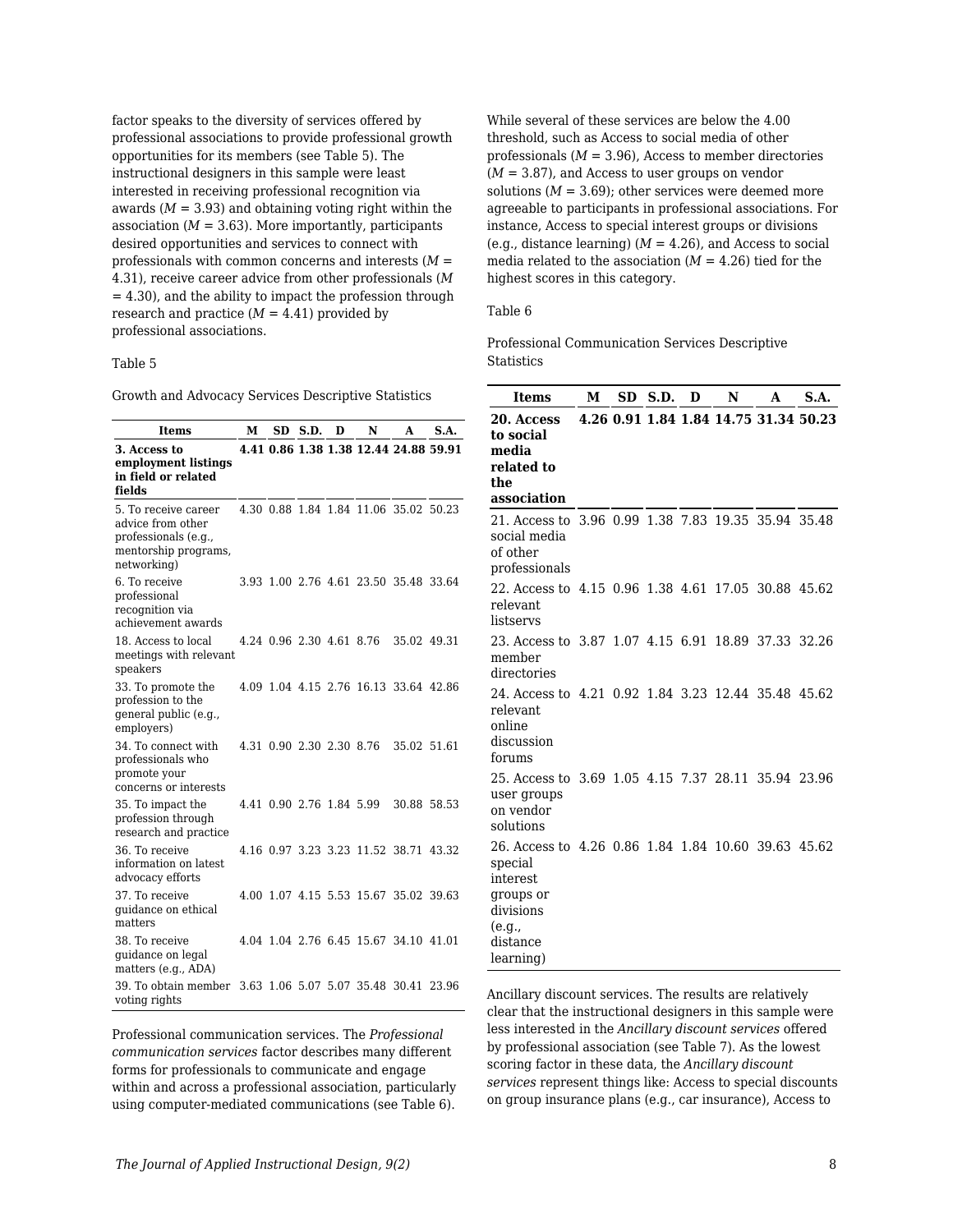special discounts on financial services, and Access to special discounts on food and beverage services. All of the items in this factor scored less than 3.50, indicating that the instructional designers are less agreeable to these professional association services.

Table 7

Ancillary Discount Services Descriptive Statistics

| Items                                                                                                                                       | М | SD | S.D. | D | N                                       | A | S.A. |
|---------------------------------------------------------------------------------------------------------------------------------------------|---|----|------|---|-----------------------------------------|---|------|
| 42. Access 3.03 1.23 12.90 19.82 34.10 17.97 15.21<br>to special<br>discounts<br>on group<br>insurance<br>plans<br>(e.g., car<br>insurance) |   |    |      |   |                                         |   |      |
| 43. Access<br>to special<br>discounts<br>on financial<br>services                                                                           |   |    |      |   | 3.01 1.22 13.36 19.82 33.18 19.82 13.82 |   |      |
| 44. Access<br>to special<br>discounts<br>on food and<br>beverage<br>services                                                                |   |    |      |   | 2.93 1.22 14.75 20.74 34.56 17.05 12.90 |   |      |

Leadership and mentoring services. The *Leadership and mentoring services* construct was measured by items relating to providing professional service in leadership positions in a professional association, and providing mentorship and sponsorship of other professionals or students within an association (see Table 8). While the overall mean for the factor was just below the 4.00 threshold at  $M = 3.91$ , some of the opportunities and services were agreeable to the instructional designers in our sample, including: To fulfill leadership positions in the association  $(M = 4.06)$ , To serve on committees, divisions, or task forces  $(M = 4.17)$ , and To mentor other professionals  $(M = 4.02)$ . Participants were less agreeable to opportunities to mentor students  $(M = 3.63)$ or to sponsor educational programs  $(M = 3.83)$ .

#### Table 8

Leadership and Mentoring Services Descriptive Statistics

| Items                                                                                                               | М | SD S.D. | - D | N | A                                     | S.A. |
|---------------------------------------------------------------------------------------------------------------------|---|---------|-----|---|---------------------------------------|------|
| 27. To fulfill 4.06 0.96 3.23 1.84 18.43 39.17 37.33<br>leadership<br>positions in<br>the<br>association            |   |         |     |   |                                       |      |
| 28. To serve 4.17 0.92 2.30 2.76 13.36 38.71 42.86<br><sub>0</sub> n<br>committees,<br>divisions, or<br>task forces |   |         |     |   |                                       |      |
| 29. To serve<br>on the board<br>of directors                                                                        |   |         |     |   | 3.77 1.05 5.07 4.15 26.27 37.33 27.19 |      |
| 30. To<br>mentor<br>students                                                                                        |   |         |     |   | 3.63 1.15 6.45 7.83 29.49 29.03 27.19 |      |
| 31. To<br>mentor other<br>professionals                                                                             |   |         |     |   | 4.02 1.01 3.23 3.69 19.35 35.48 38.25 |      |
| 32. To<br>sponsor<br>educational<br>programs                                                                        |   |         |     |   | 3.83 1.01 3.69 3.23 29.03 34.10 29.95 |      |

Relevant literature services. As the second highest overall factor in these data, the *Relevant literature services* factor appears to be an important facet to instructional designers desires of a professional association (see Table 9). The participants were relatively clear in their agreement with professional associations providing access to relevant literature in the form of magazines and periodicals  $(M = 4.30)$ , white papers  $(M = 4.39)$ , and journals  $(M = 4.35)$ .

#### Table 9

Relevant Literature Services Descriptive Statistics

| Items                                           | М | SD S.D. D | N | A                                    | S.A. |
|-------------------------------------------------|---|-----------|---|--------------------------------------|------|
| 7. Access to<br>magazines<br>and<br>periodicals |   |           |   | 4.30 0.88 2.30 1.84 8.76 37.33 49.77 |      |
| 8. Access to<br>relevant white<br>papers        |   |           |   | 4.39 0.87 2.30 0.92 9.22 30.88 56.68 |      |
| 9. Access to<br>journals                        |   |           |   | 4.35 0.94 3.69 0.46 9.22 30.88 55.76 |      |

Training and credentialing services. The instructional designers representing the higher education context in this sample are affable to professional associations providing *Training and credentialing services* (see Table 10). Notably, the participants were less interested in Access to soft skills (e.g., interviewing techniques) training opportunities  $(M = 3.90)$ ; however, they did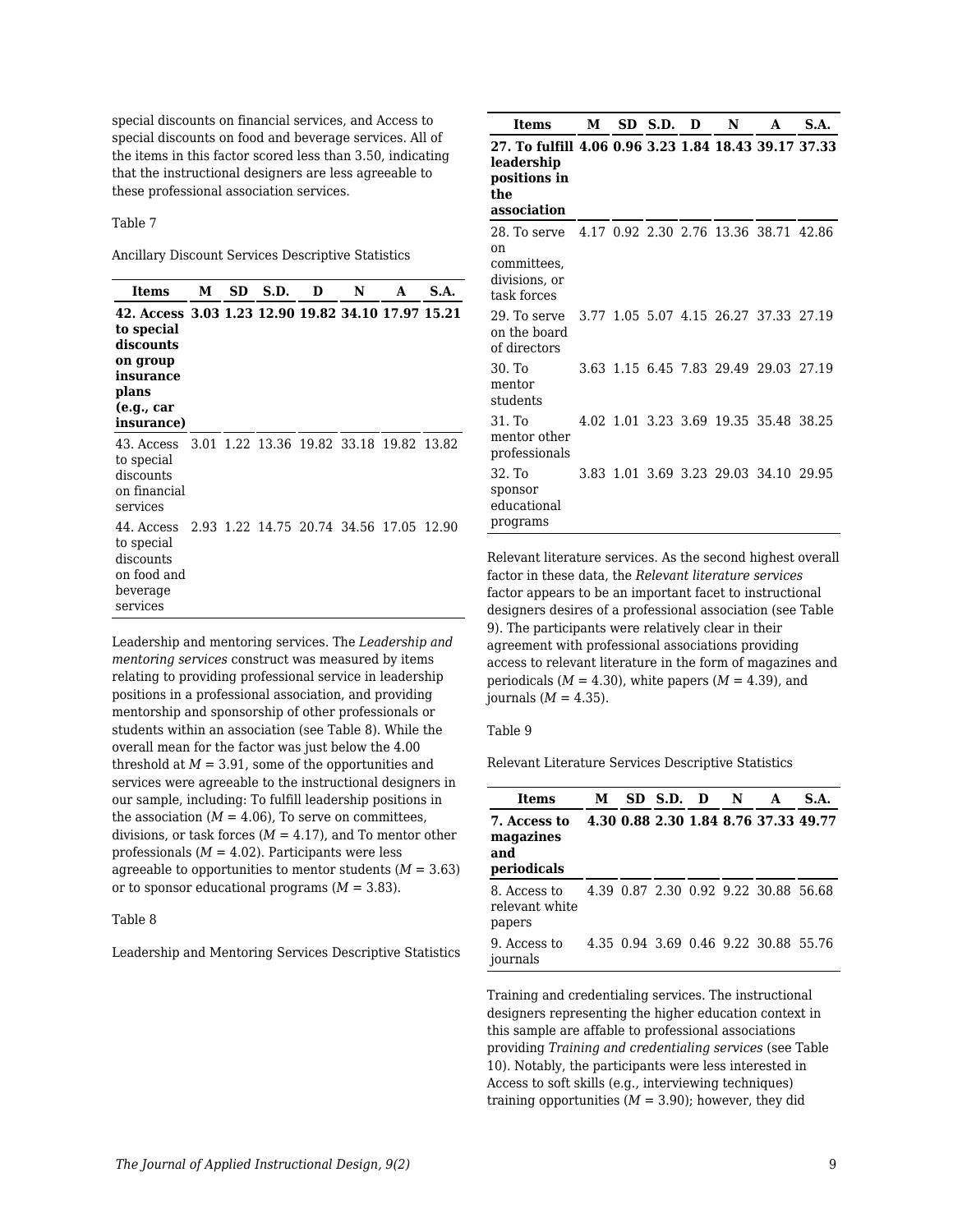appear to desire Access to technical skills training opportunities  $(M = 4.38)$  from professional associations. Also notable was the desire for access to licensure or professional certifications at *M* = 4.17.

Table 10

Training and Credentialing Services Descriptive Statistics

| Items                                                                                             | М | SD S.D. | D | N | A                                     | S.A. |
|---------------------------------------------------------------------------------------------------|---|---------|---|---|---------------------------------------|------|
| 1. Access to<br>technical<br>skills<br>training<br>opportunities                                  |   |         |   |   | 4.38 0.83 0.92 4.15 4.61 36.87 53.46  |      |
| 2. Access to<br>soft skills<br>(e.g.,<br>interviewing<br>techniques)<br>training<br>opportunities |   |         |   |   | 3.90 0.96 2.30 6.91 16.59 46.54 27.65 |      |
| 4. Access to<br>licensure or<br>professional<br>certification(s)                                  |   |         |   |   | 4.17 1.01 3.23 4.15 11.52 34.10 46.54 |      |

Vendor and continuing education services. The *Vendor and continuing education services* factor was measured by two items on the scale: Access to vendor discounts (e.g., e-learning software), and Access to special discounts on continuing education courses (e.g. Project Management) (see Table 11). While vendor discounts (*M* = 3.85) was rated less than discounts on continuing education courses  $(M = 4.17)$ , both services appear to be relevant to instructional designers expectations of professional association services.

Table 11

## Vendor and Continuing Education

Services Descriptive Statistics

| Items                                                                                                                                                | м | SD S.D. | D | N                                     | A | S.A. |
|------------------------------------------------------------------------------------------------------------------------------------------------------|---|---------|---|---------------------------------------|---|------|
| 40. Access<br>to vendor<br>discounts<br>(e.g., e-<br>learning<br>software)                                                                           |   |         |   | 3.85 1.03 2.76 6.91 24.42 34.10 31.80 |   |      |
| 41. Access to 4.17 0.98 2.30 3.69 16.13 30.88 47.00<br>special<br>discounts on<br>continuing<br>education<br>courses (e.g.<br>Project<br>Management) |   |         |   |                                       |   |      |

#### **Correlation Analysis**

Table 12 provides the correlation coefficients among the items used on the IDHEPAS. As can be seen in the matrix, correlation coefficients are all relatively strong and positive, ranging from  $r = 0.27$ ,  $p < .001$  (i.e., weakest correlations are with the *Ancillary discount services*) to *r*  $= 0.75$ ,  $p < .001$  (i.e., strongest correlations are with the *Professional networking services* and *Growth and advocacy services* factors). Notably, all of the correlation coefficients were statistically significant at a .01 level. These strong and positive correlation coefficients suggest that the scale is cohesive, and perhaps, measuring the underlying multidimensional constructs well – services motivating instructional designers in higher education to engage in professional associations. This point is reinforced by the Cronbach alpha for the all items of the data being relatively high at  $\alpha = .97$ , which is well above the 0.70 social science standard (Nunnaly, 1978). It would appear the factors are "hanging" together well to form a larger factor of the IDHEPAS with these data.

#### Table 12

Correlations for the Factors on the IDHEPAS

| <b>Factors</b>                                                   | 1      | 2                                        | 3 | 4 | 5 | 6 | 7 | 8 |
|------------------------------------------------------------------|--------|------------------------------------------|---|---|---|---|---|---|
| 1. Professional<br>networking<br>services                        | 1      |                                          |   |   |   |   |   |   |
| 2. Growth and<br>advocacy services                               | .739 1 |                                          |   |   |   |   |   |   |
| 3. Professional<br>communication<br>services                     |        | .708.7501                                |   |   |   |   |   |   |
| 4. Ancillary<br>discount services                                |        | .295 .341 .337 1                         |   |   |   |   |   |   |
| 5. Leadership and .685. 763. 643. 384 1<br>mentoring<br>services |        |                                          |   |   |   |   |   |   |
| 6. Relevant<br>literature services                               |        | .687, 270, 447, 558, 687, 558            |   |   |   |   |   |   |
| 7. Training and<br>credentialing<br>services                     |        | .521 .588 .477 .360 .495 .384 1          |   |   |   |   |   |   |
| 8. Vendor and<br>continuing<br>education<br>services             |        | .585, 498, 537, 524, 537, 602, 602, 585, |   |   |   |   |   |   |

*Note.* All correlations were significant of the .01 level.

## **Discussion**

The interpretation and discussion of these results should be viewed in light of both the limitations and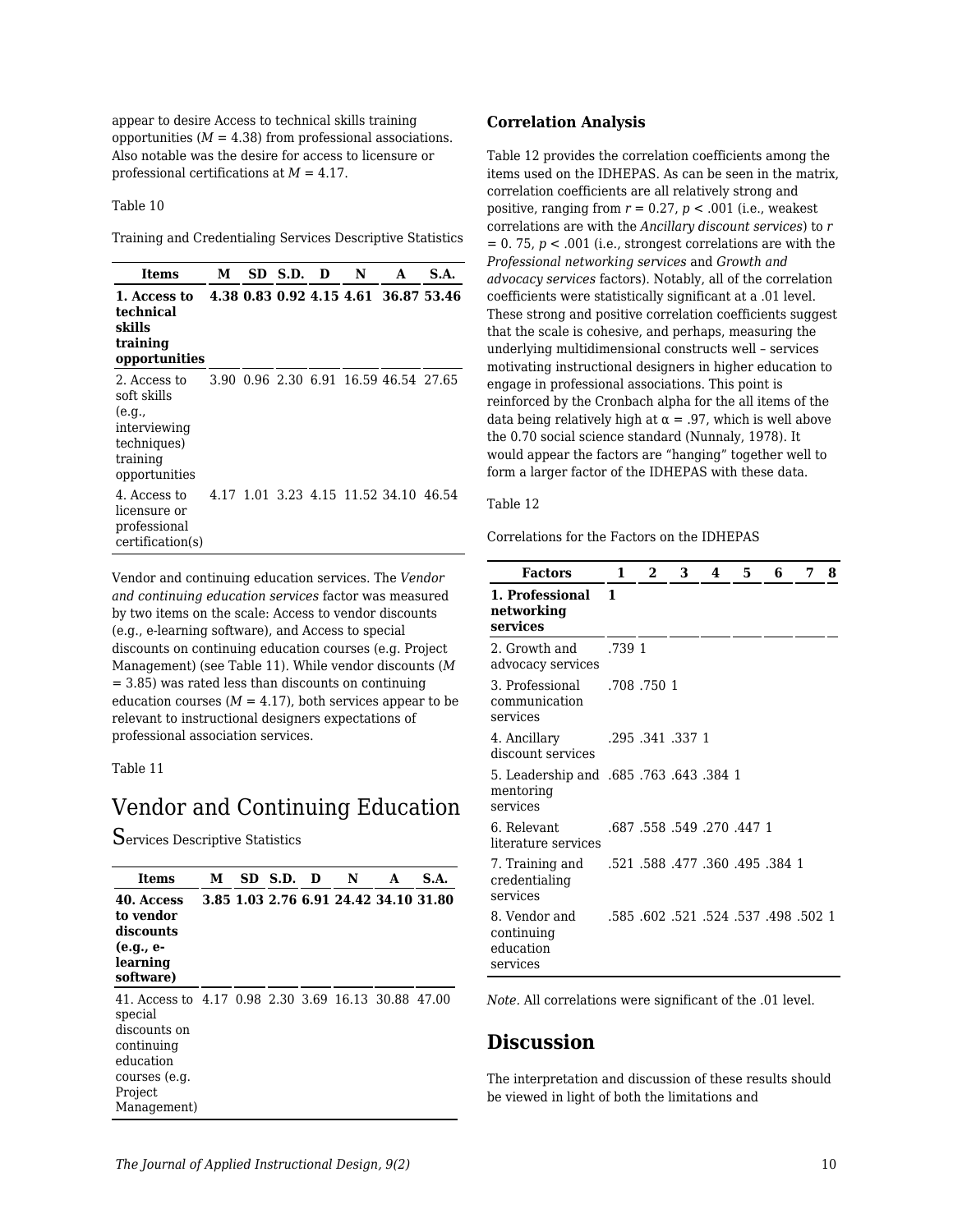delimitations of this research study. As with any survey research, the quality of the information collected is a function of the honesty, backgrounds, and expertise of the professional instructional designers that responded to the survey. As every effort was made to cast a wide net of instructional design professionals working in higher education by using popular listservs (e.g., ITFORUM), alumni listservs in established academic programs (e.g., FSU), social media venues (e.g., LinkedIn), and contacting instructional designers directly via email scrapes to solicit professionals to respond to the survey, only  $N = 217$  participants ultimately completed the survey. Participation and non-response bias is certainly a consideration with these data. Generally speaking, the professionals responding to the survey were mostly female, White/Caucasian from the United States, working in the public sector, and highly educated. Indeed, the results may have varied dramatically with an international perspective or had there been more diverse individuals (e.g., race) responding to the request. Since we used listservs that have overlapping membership, we could not calculate response rates for the administration.

The IDHEPAS was modeled after a survey designed the services motivating professional association membership of computing professionals (Ritzhaupt et al., 2012). While computing fields and instructional design share much in common (e.g., Adnan & Ritzhaupt, 2018), the two fields also have several differences in professional composition and goals. Although we tailored the survey using extant literature from the field (e.g., Kumar, & Ritzhaupt, 2017; Litchfield, 2017; Ritzhaupt, & Kumar, 2015), the original design of the survey was largely modeled from this previous work. To address this concern, we crafted a new conceptual framework (Figure 1) which was used to derive the items on the modified survey. We also had experts review the survey and conducted a formal think aloud process to validate the content of the scale. A final note is that we did not attempt to explore the differences among the instructional design participants using the demographic data we collected. Since this type of analysis was not aligned to our purpose or research question, we did not analyze the data using comparative statistical techniques (e.g., Multivariate Analysis of Variance). Even with these items noted, our results have provided some very interesting findings worth of discussion.

First, we can discuss the psychometric properties of the IDHEPAS for these data. The IDHEPAS has 44-items that formed an eight factor instrument explaining approximately 71% of the variability in these data. Specifically, the IDHEPAS measures: 1) *Professional networking services*, 2) *Growth and advocacy services*, 3) *Professional communication services*, 4) *Ancillary discount services*, 5) *Leadership and mentoring services*, 6) *Relevant literature services*, 7) *Training and*

*credentialing services*, and 8) *Vendor and continuing education services*. The internal consistency reliability evidence demonstrates the factors are all above the 0.70 social science standard. Further, the correlations among the factors provide evidence that the IDHEPAS is measuring a multi-dimensional construct. Also notable, while the pattern matrix illustrated in the Appendix did not show a truly simple structure (e.g., items had crossloadings), the coefficients to assign items to factors were all above 0.40. The preliminary validity and reliability evidence of the IDHEPAS for these data suggest the scale performing satisfactorily.

Given the IDHEPAS appears to be measuring the factors well, we can next discuss the findings from the first administration of the survey. The two highest rated factors were *Professional networking services* (*M* = 4.39), and *Relevant literature services* (*M* = 4.35). It would appear that instructional designers in higher education desire many relevant services from professional associations. Chiefly among them, instructional designers in higher education wanted access to relevant conferences along with opportunities to access the conference materials, such as conference proceedings or speaker presentation files after the formal event. At these conferences, our participants suggested that both technological and pedagogical developments are important, as well as the latest research surrounding these things. Instructional designers in our sample also wanted access to relevant literature, including journals, white papers, and magazines and periodicals. All the professional associations on our survey provide some forms of relevant literature for their members, such as *Educational Technology Research and Development* or *Performance Improvement Quarterly*. The need for access to learning materials is further supported by the smallest factor, *Vendor and continuing education services*, being rated at  $M = 4.01$ . The evidence is clear: instructional designers in higher education are in need of professional learning opportunities from their professional associations.

Similarly, instructional designers suggested that *Growth and advocacy services* (*M* = 4.14) and *Training and credentialing services* (*M* = 4.15) are relevant to their professional lives. Engagement with other professionals through mentoring programs, guest speakers at local meetings, connecting with professionals with similar interests, and the overall ability to impact the profession through research and practice were highly noted. The participants also desired relevant technical, and to a lesser extent, soft skill training opportunities. Notably, the notion of professional licensure or certification was popular among the instructional designers. Looking across our professional associations in the field, the *Association for Talent Development* (ATD) offers the Certified Professional in Learning and Performance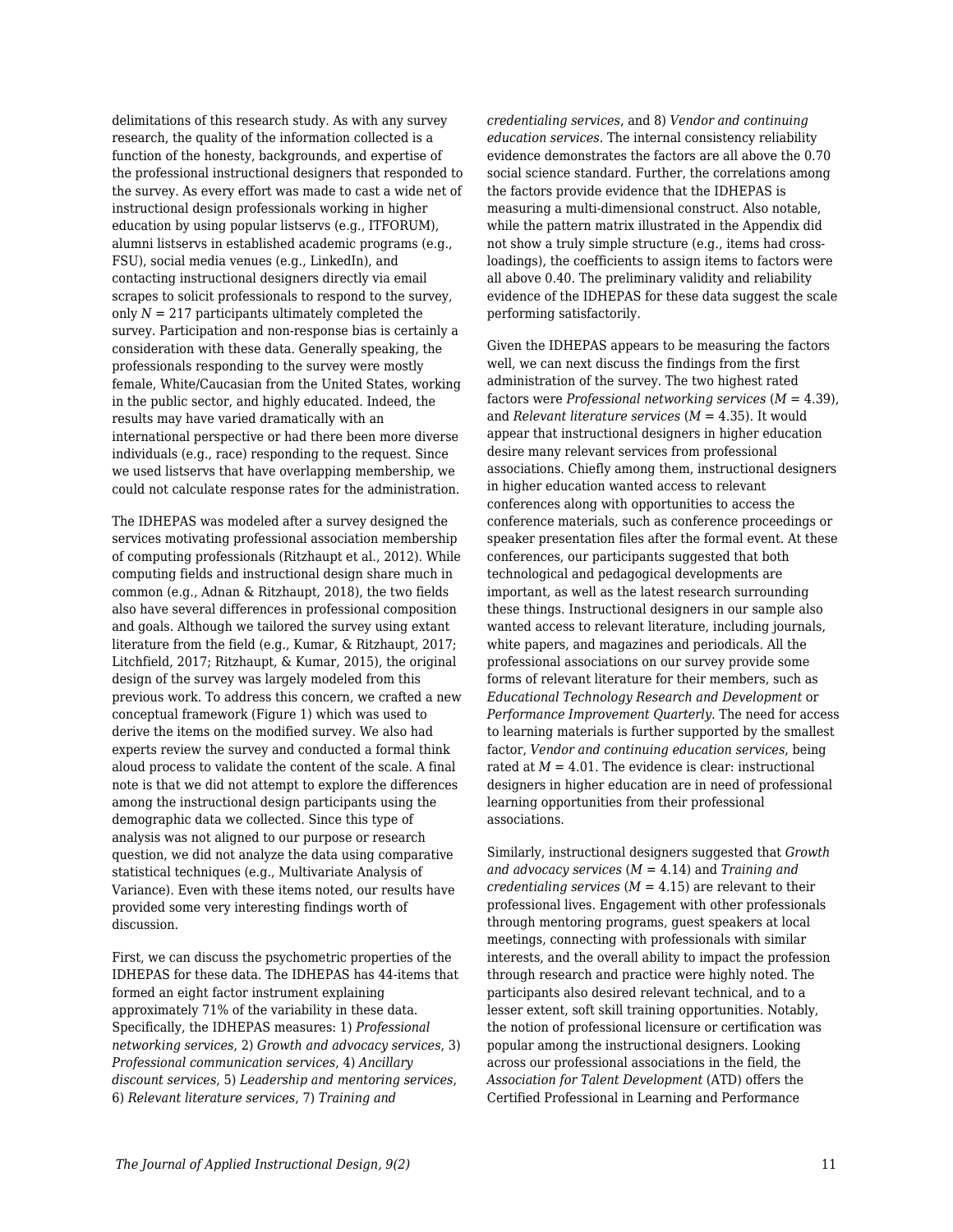(CPLP), the *International Society for Performance Improvement* (ISPI) offers the Certified Performance Technologist (CPT), and the *International Society for Technology in Education* (ISTE) offers the newly established ISTE Certification for Educators. Notably, none of these certifications, in our judgement, are appropriate for instructional designers working in the context of higher education.

In the higher education environment, instructional design job descriptions often require a master's degree in instructional design or a related degree title, such as educational technology or learning design and technology. For instructional designers in higher education to receive further certification or credentials beyond a graduate degree in the field, they have few options from the current professional associations serving this population. Because instructional designers in higher education typically already possess a graduate degree, they often rely on their professional associations to provide additional courses, webinar, and other professional learning experiences to contribute to their professional growth and development. OLC Institute for Professional Development provides a four-course certification program for instructional designers in higher education as well as a program in project management, and research methods for instructional design professionals. However, these certification programs are not perceived as professional certifications, like CPLP or CPT programs.

The need for *Professional communication services* and *Leadership and mentoring services*, although not scored as high as some of their counterparts, were still factors agreeable to the instructional designers completing the survey. Today, professional associations are expected to connect members both face-to-face and in virtual spaces online. Our participants indicated that these services are relevant to their profession, including such services as social media related to the professional association, listservs, online discussion forums, and the extension of special interest groups online (Donelan, 2016). Good news for these voluntary professional associations that operate almost exclusively on the voluntary service of professionals, these instructional designers are amenable to providing service to the associations in the form of leadership positions on committees, divisions, or taskforces; and to a smaller degree serving on the board of directors for the association. The participants even indicated a willingness to mentor other professionals, and to a lesser extent, students entering the profession.

The least rated factor to emerge from our data and analyses was the *Ancillary discount services* factor, which noted discount services often provided by professional associations for things like car insurance, legal representation needs, or even discounts on food and

beverage. Across these eight factors, we see a theme emerge that instructional designers in higher education are in need of a professional association to provide these services, enabling them to engage with other professionals with similar interests, and access professional learning resources both in face-to-face venues, but more likely in on-demand online spaces. Also notable for professional association is that more than 50% of the participants indicated their institutions will provide either partial or fully support for professional association members.

### **Recommendations for Future Research**

The instrument and conceptual framework employed in this research can be used by other researchers to conduct research on instructional designers working in other contexts, including business and industry, K-12, medical, government, and more. Are there differences among contexts (e.g., higher education, military, government, K-12 education, etc.) or demographics traits (e.g., gender)? Also important is the way in which these factors might change over time – studying the data longitudinally. Future research can employ the IDHEPAS to study a target professional association's membership over time to detect the important changes. How do these factors change over time, and how is this relevant to professional associations? Future research efforts should also seek to collect a larger and more diverse sample of instructional designers working in higher education to provide further evidence of the validity and reliability of the IDHEPAS. Conducting the next steps in the development and validation of the IDHEPAS might include a confirmatory factor analysis to test the instrument's structure under different circumstances. As with any research, we need measures built on the existing theory that meet the social science standards of evidence (e.g., construct validity) to accomplish our research goals. The IDHEPAS holds promise a first step toward this end.

Additional research is needed to determine how membership to professional organizations influences instructional designers' decisions in the workplace. Qualitative research, exploring specific programs and organizational offerings, is needed to ensure alignment between professional organizations and the needs of their membership. It would also be beneficial to examine organizational offerings that are not being utilized or valued by members. This would help professional organizations in their strategic planning to focus their offerings on addressing specific needs and gaps in the professional development of their members (Ritzhaupt et al., 2012).

### **Recommendation for Professional Practice**

We believe the findings of this research have a direct link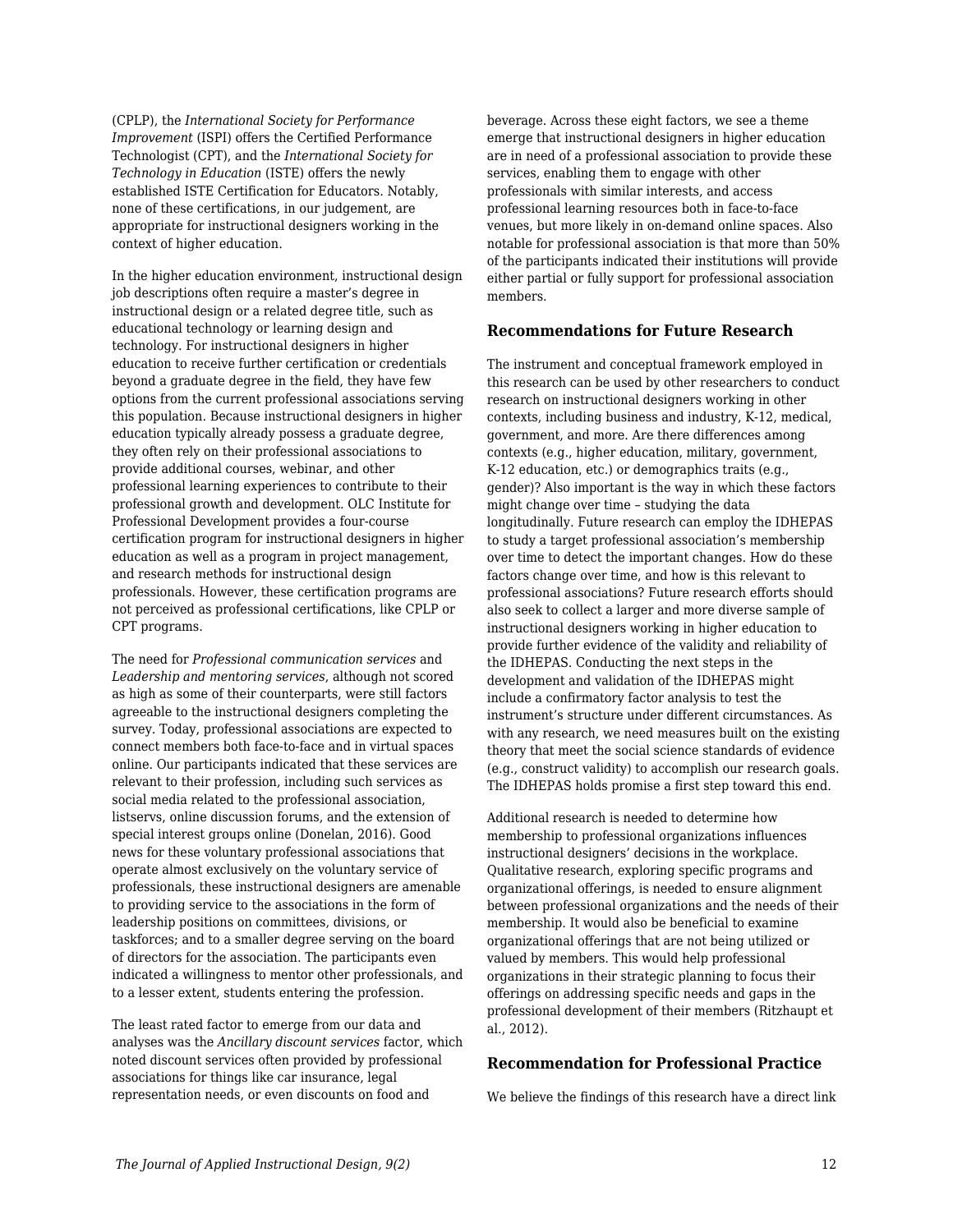to professional practice. These results are useful to professional association leaders, professionals, and to institutions of higher education. The primary professional audience of these data and findings are the leaders of professional associations reaching instructional designers in higher education. Professional association leaders should find the results particularly useful for conducting a gap analysis on the services presently offered by the professional association and the services that the association will need to offer to better meet the needs of this constituency – instructional designers in higher education (Ritzhaupt & Kumar, 2015). Further, these results can be used to plan the professional development and learning experiences for instructional designers in higher education by providing the needed services and opportunities for these professionals to engage. This form of professional development does not only have to be offered by professional associations (Garet et al., 2001; Zuber-Skerritt, 2013). Rather, the institutions of higher education can also provide these services in their organizations to develop the talent and expertise of their instructional design professionals (Larson, 2005; Tracey & Boling, 2014). Finally, professionals—instructional designers in higher education—can use the results to help select the best professional association to meet their professional development needs. Professionals can choose which professional associations to engage in for their growth and development.

## **References**

- Adnan, N. H., & Ritzhaupt, A. D. (2018). Software engineering design principles applied to instructional design: What can we learn from our sister discipline? *TechTrends*, *62*(1), 77–94.
- Allen, I. E., & Seaman, J. (2014). Grade change. *Tracking online education in the United States. Babson Survey Research Group and Quahog Research Group, LLC*.
- Arrindell, W. A., & Van der Ende, J. (1985). Cross-sample invariance of the structure of self-reported distress and difficulty in assertiveness. *Advances in Behavior Research and Therapy*, *7*, 205–243.
- Bickerstaff, S., & Cormier, M. S. (2015). Examining faculty questions to facilitate instructional improvement in higher education. *Studies in Educational Evaluation*, *46*, 74–80.
- Byun, H. (2000). *Identifying job types and competencies for instructional technologists: A five-year analysis* (Publication No. 9993525) [Doctoral dissertation, Indiana University]. Retrieved from <https://search.proquest.com/docview/304601855>

Chiasson, K., Terras, K., & Smart, K. (2015). Faculty

perceptions of moving a face-to-face course to online instruction. *Journal of College Teaching & Learning*, *12*(3), 231–240.

- Christensen, T. K., & Osguthorpe, R. T. (2004). How do instructional-design practitioners make instructionalstrategy decisions? *Performance Improvement Quarterly*, *17*(3), 45–65.
- Cox, S., & Osguthorpe, R. T. (2003). How do instructional design professionals spend their time? *TechTrends*, *47*(3), 45–47.
- Daniels, L., Sugar, W., Abbie, B., & Hoard, B. (2012, March). Educational technology professionals in higher education: Multimedia production competencies identified from a Delphi study. In *Society for Information Technology & Teacher Education International Conference* (pp. 1711–1714). Association for the Advancement of Computing in Education (AACE).
- De Janasz, S. C., & Sullivan, S. E. (2004). Multiple mentoring in academe: Developing the professorial network. *Journal of Vocational Behavior*, *64*(2), 263–283.
- DeLeskey, K. (2003). Factors affecting nurses' decisions to join and maintain membership in professional associations. *Journal of PeriAnesthesia Nursing*, *18*(1), 8–17.
- de Winter, J. C. F., Dodou, D., & Wieringa, P. A. (2009). Exploratory factor analysis with small sample sizes. *Multivariate Behavioral Research*, *44*(2), 147–181.
- Diamond, R. M. (2002). Faculty, instructional, and organizational development: Options and choices. In K. H. Gillespie, L. R. Hilsen, & E. C. Wadsworth (Eds.), A guide to faculty development: Practical advice, examples, and resources (pp. 2–8). San Francisco, CA: Jossey-Bass.
- Donelan, H. (2016). Social media for professional development and networking opportunities in academia. *Journal of Further and Higher Education*, *40*(5), 706–729.
- Elliott, M., Rhoades, N., Jackson, C. M., & Mandernach, B. J. (2015). Professional development: Designing initiatives to meet the needs of online faculty. *Journal of Educators Online*, *12*(1), n1.
- Garet, M. S., Porter, A. C., Desimone, L., Birman, B. F., & Yoon, K. S. (2001). What makes professional development effective? Results from a national sample of teachers. *American Educational Research Journal*, *38*(4), 915–945.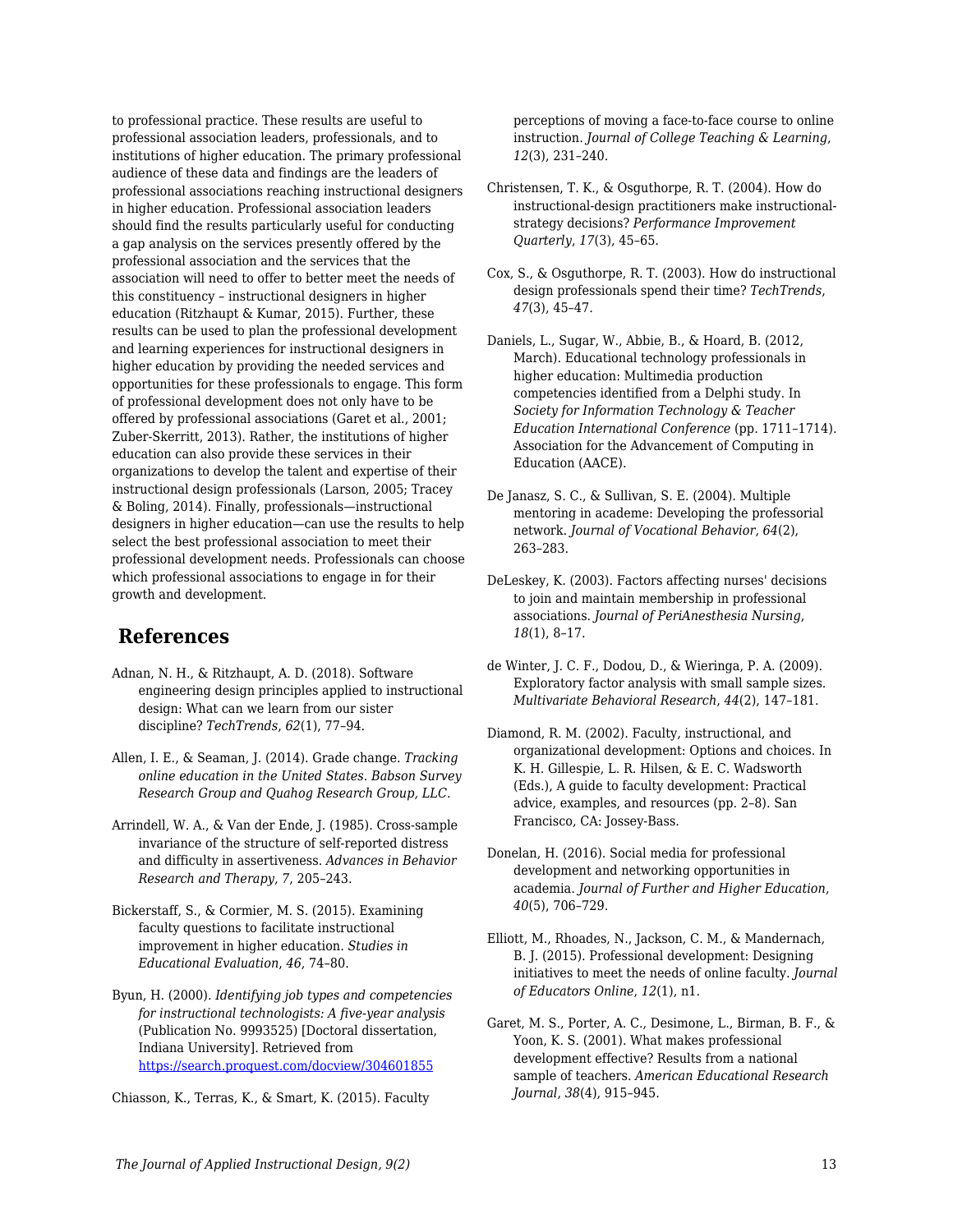Glendenning, B. J., & Gordon, J. C. (1997). Professional associations: promoting leadership in a career. *Library Trends, 46*(1), 258–277.

Gray, C. M., Dagli, C., Demiral-Uzan, M., Ergulec, F., Tan, V., Altuwaijri, A. A., Gyaback, K., Hilligoss, M., Kizilboga, R., Tomita, K., & Boling, E. (2015). Judgment and instructional design: How ID practitioners work in practice. *Performance Improvement Quarterly*, *28*(3), 25–49.

Gruen, T. W., Summers, J. O., & Acito, F. (2000). Relationship marketing activities, commitment, and membership behaviors in professional associations. *Journal of Marketing*, *64*(3), 34–49.

Guadagnoli, E., & Velicer, W. F. (1988). Relation of sample size to the stability of component patterns. *Psychological Bulletin, 103*, 265–275.

Higgins, M. C., & Kram, K. E. (2001). Reconceptualizing mentoring at work: A developmental network perspective. *Academy of Management Review*, *26*(2), 264–288.

Hoard, B., Stefaniak, J., Baaki, J., & Draper, D. (2017, November). The influence of multimedia production knowledge on the design decisions of the instructional designer. Presented at the Association for Educational Communication and Technology Conference, Jacksonville, FL.

Hosler, K. A. (2013). Pedagogies, perspectives, and practices: Mobile learning through the experiences of faculty developers and instructional designers in centers for teaching and learning [Doctoral dissertation, University of Northern Colorado].

Kaiser, H.F. (1974). An index of factorial simplicity. *Pschometrika*, *39*, 31–36.

Kang, Y., & Ritzhaupt, A. D. (2015). A job announcement analysis of educational technology professional positions: Knowledge, skills, and abilities. *Journal of Educational Technology Systems*, *43*(3), 231–256.

Kenny, R., Zhang, Z., Schwier, R., & Campbell, K. (2005). A review of what instructional designers do: Questions answered and questions not asked. *Canadian Journal of Learning and Technology/La revue canadienne de l'apprentissage et de la technologie*, *31*(1).

Kerlinger, F. (1974). *Foundations of behavioral research*. New York, City? Holt, Rienhart and Winston.

Kumar, S., & Ritzhaupt, A. (2017). What do instructional designers in higher education really do? *International Journal on E-Learning*, *16*(4), 371–393.

Larson, M. B. (2005). Instructional design career environments: Survey of the alignment of preparation and practice. *TechTrends*, *49*(6), 22–32.

Larson, M. B., & Lockee, B. B. (2009). Preparing instructional designers for different career environments: A case study. *Educational Technology Research and Development*, *57*(1), 1–24.

Litchfield, B. C. (2017). Instructional design in higher education. In Reiser & Dempsey (Eds.), *Trends and Issues in Instructional Design and Technology* (pp. 185–191). New York, NY: Pearson.

Nunnaly, J. (1978). *Psychometric theory*. New York, City?: McGraw-Hill.

Nworie, J. (2009). Managing the growing complexity of administration of academic technology in higher education. *AACE Journal*, *17*(1), 23–44.

Oliver, A. L. (1997). On the nexus of organizations and professions: Networking through trust. *Sociological Inquiry*, *67*(2), 227–245.

Payne, J.W. (1994). Thinking aloud: Insights into information processing. *Psychological Science*, *5*(5), 241-248.

Resig, J. J., Moore, A. L., Bong, J., Oyarzun, B. A., Rabel, D. K., & Conklin, S. A. (2017). Graduate student reflections on participating in the AECT design and development competition. *TechTrends*, *61*(2), 99–100.

Ritzhaupt, A. D., & Kumar, S. (2015). Knowledge and skills needed by instructional designers in higher education. *Performance Improvement Quarterly*, *28*(3), 51–69.

Ritzhaupt, A. D., Martin, F., Pastore, R., & Kang, Y. (2018). Development and validation of the educational technologist competencies survey (ETCS): Knowledge, skills, and abilities. *Journal of Computing in Higher Education*, *30*(1), 3–33.

Ritzhaupt, A. D., & Martin, F. (2014). Development and validation of the educational technologist multimedia competency survey. *Educational Technology Research and Development*, *62*(1), 13–33.

Ritzhaupt, A., Martin, F., & Daniels, K. (2010). Multimedia competencies for an educational technologist: A survey of professionals and job announcement analysis. *Journal of Educational Multimedia and Hypermedia*, *19*(4), 421–449.

Ritzhaupt, A. D., Umapathy, K., & Jamba, L. (2008). Computing professional association membership: An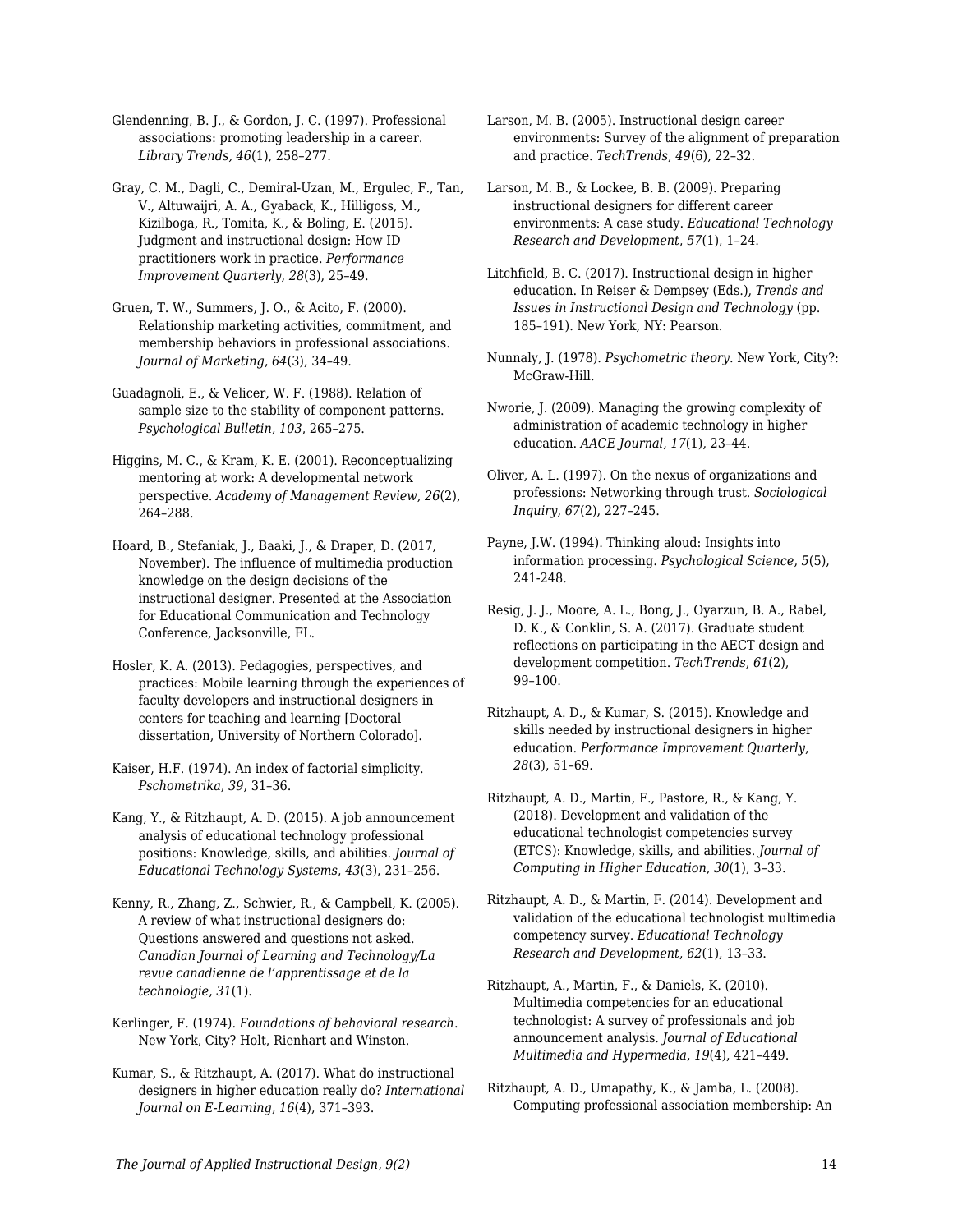exploration of membership needs and motivations. *Journal of Information Systems Applied Research*, *1*(4), 1–23.

- Ritzhaupt, A. D., Umapathy, K., & Jamba, L. (2012). A study on services motivating computing professional association membership. *International Journal of Human Capital and Information Technology Professionals*, *3*(1), 54–70.
- Rowland, G. (1992). What do instructional designers actually do? An initial investigation of expert practice. *Performance Improvement Quarterly*, *5*(2), 65–86.
- Stefaniak, J., Baaki, J., Hoard, B., & Stapleton, L. (2018). The influence of perceived constraints during needs assessment on design conjecture. *Journal of Computing in Higher Education*, *30*(1), 55–71.
- Sugar, W. (2014). *Studies on instructional design practices: Current practices and lessons learned*. New York, NY: Springer.
- Terlouw, C. (1997). Instructional design in higher education. In S. Dijkstra, N. M. Seel, F. Schott, & R. D. Tennyson (Eds.), *Instructional Design: International Perspectives: Volume 2: Solving Instructional Design Problems* (Vol. 2, pp. 341–368). New York, NY: Routledge.
- Tracey, M.W., & Boling, E. (2014). Preparing instructional designers: Traditional and emerging perspectives. In J.M. Spector, M.D. Merrill, J. Elen, & M.J. Bishop (Eds.), *Handbook of research on educational communications and technology* (4th ed., pp. 653–660). NewYork, NY: Springer.

Trenor, J. M., Miller, M. K., & Gipson, K. G. (2011).

Utilization of a think-aloud protocol to cognitively validate a survey instrument identifying social capital resources of engineering undergraduates. In *American Society for Engineering Education*.

- Umapathy, K., Jamba, L., & Ritzhaupt, A. D. (2010). Factors that persuade and deter membership in professional computing associations. *Journal of Information Systems Applied Research*, *3(14),* 1–11.
- Umapathy, K., & Ritzhaupt, A. D. (2011). Role of professional associations in preparing, recruiting, and retaining computing professionals (pp. 49–57). Presented at the Proceedings of the 49th SIGMIS annual conference on Computer personnel research, ACM.
- van Leusen, P. (2013). Interpersonal consulting skills among instructional technology consultants at an institution of higher education in the Midwest: A multiple case study (Publication No. 3562615) [Doctoral dissertation, Indiana University]. ProQuest LLC.
- Wedman, J., & Tessmer, M. (1993). Instructional designers decisions and priorities: A survey of design practice. *Performance Improvement Quarterly*, *6*(2), 43–57.
- Willis, G.B., Royston, P., & Bercini, D. (1991). The use of verbal report methods in the development and testing of survey questions. *Applied Cognitive Psychology*, *5*, 251–267. 6.
- Zuber-Skerritt, O. (2013). *Professional development in higher education: A theoretical framework for action research*. New York, NY: Routledge.

## **Appendix: Pattern Matrix**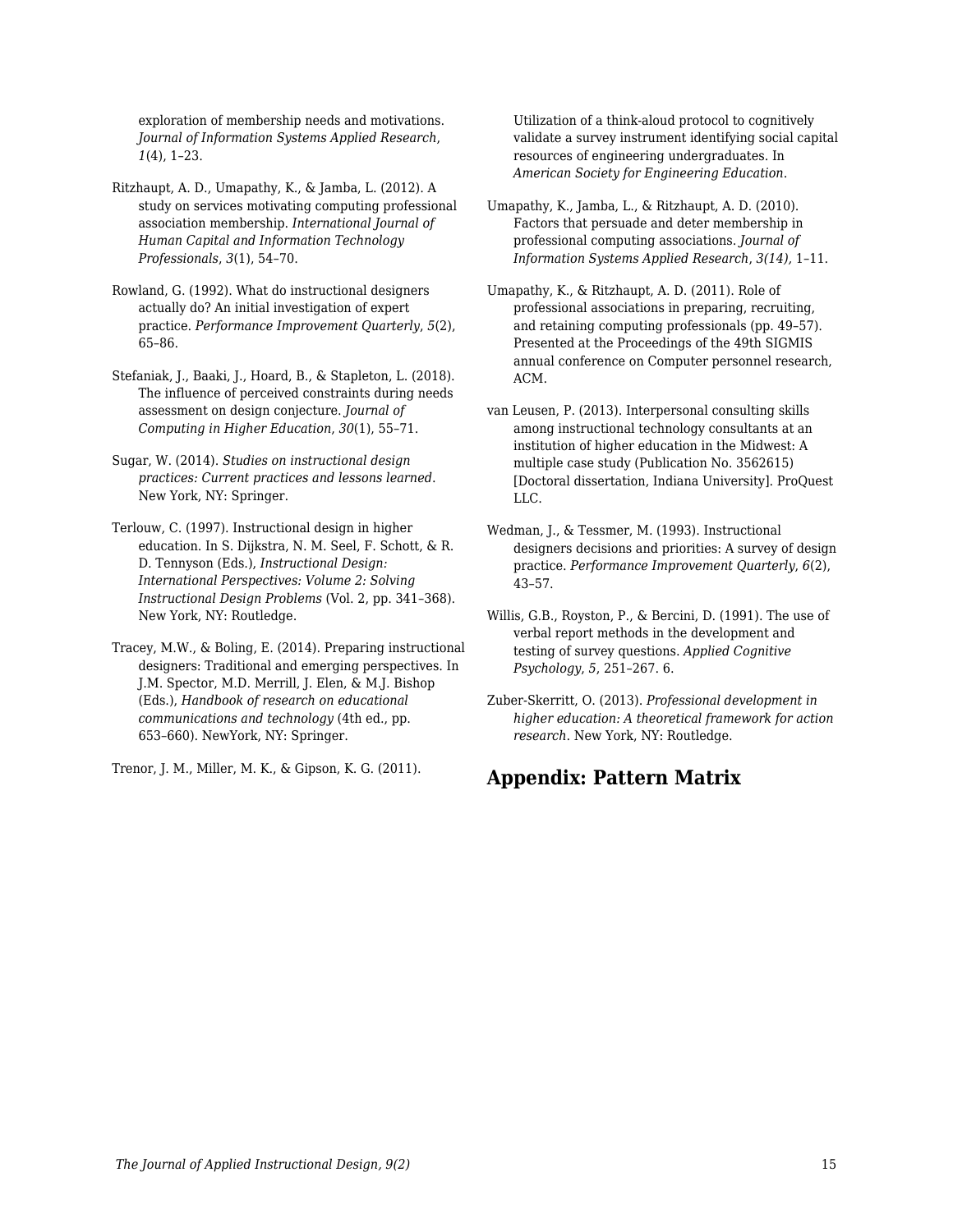| Items                                                                                                                                                                                                                                                                                                                                                                                     | $\mathbf{I}$<br>3<br>8<br>2<br>4<br>5<br>6<br>0.438 0.425 0.358 0.254 0.374 0.297 0.720 0.315                                                                                                                                              |
|-------------------------------------------------------------------------------------------------------------------------------------------------------------------------------------------------------------------------------------------------------------------------------------------------------------------------------------------------------------------------------------------|--------------------------------------------------------------------------------------------------------------------------------------------------------------------------------------------------------------------------------------------|
| 1. Access to<br>technical<br>skills trainin<br>opportunitie<br>ģ                                                                                                                                                                                                                                                                                                                          |                                                                                                                                                                                                                                            |
| 2. Access to<br>soft skills                                                                                                                                                                                                                                                                                                                                                               | 0.243 0.385 0.294 0.231 0.357 0.258 0.649 0.243                                                                                                                                                                                            |
| (e.g.,<br>interviewing<br>techniques)                                                                                                                                                                                                                                                                                                                                                     |                                                                                                                                                                                                                                            |
| training<br>opportunit                                                                                                                                                                                                                                                                                                                                                                    |                                                                                                                                                                                                                                            |
| 3. Access to<br>employment<br>listings in<br>field or                                                                                                                                                                                                                                                                                                                                     | 0.386 0.543 0.297 0.123 0.427 0.386 0.420 0.308                                                                                                                                                                                            |
| related fields                                                                                                                                                                                                                                                                                                                                                                            |                                                                                                                                                                                                                                            |
| 4. Access to<br>licensure or<br>professional<br>certification(s)                                                                                                                                                                                                                                                                                                                          | 0.549 0.581 0.305 0.343 0.388 0.371 0.673 0.417                                                                                                                                                                                            |
|                                                                                                                                                                                                                                                                                                                                                                                           | 0.590 0.649 0.476 0.154 0.573 0.455 0.513 0.244                                                                                                                                                                                            |
|                                                                                                                                                                                                                                                                                                                                                                                           |                                                                                                                                                                                                                                            |
| 5. To receive<br>career advice<br>from other<br>professionals<br>(e.g.,<br>mentorship<br>measures                                                                                                                                                                                                                                                                                         |                                                                                                                                                                                                                                            |
| programs,<br>networking)                                                                                                                                                                                                                                                                                                                                                                  | 0.355 0.442 0.420 0.340 0.372 0.219 0.314 0.259                                                                                                                                                                                            |
| <b>6.</b> To receive<br>professional<br>recognition<br>via<br>achievement                                                                                                                                                                                                                                                                                                                 |                                                                                                                                                                                                                                            |
| ent<br>ü<br>rards                                                                                                                                                                                                                                                                                                                                                                         |                                                                                                                                                                                                                                            |
| 7. Access to<br>magazines                                                                                                                                                                                                                                                                                                                                                                 | 0.579 0.484 0.489 0.183 0.395 0.850 0.358 0.378                                                                                                                                                                                            |
| and<br>periodicals                                                                                                                                                                                                                                                                                                                                                                        |                                                                                                                                                                                                                                            |
| 8. Access to<br>relevant white<br>papers                                                                                                                                                                                                                                                                                                                                                  | 0.627 0.497 0.452 0.195 0.419 0.881 0.424 0.474                                                                                                                                                                                            |
| 9. Access to<br>journals                                                                                                                                                                                                                                                                                                                                                                  | 0.596 0.489 0.337 0.247 0.406 0.864 0.427 0.283                                                                                                                                                                                            |
| 10. Access to<br>conference<br>proceedings                                                                                                                                                                                                                                                                                                                                                | 0.771 0.559 0.459 0.194 0.488 0.686 0.346 0.279                                                                                                                                                                                            |
| 11. Access to<br>speaker                                                                                                                                                                                                                                                                                                                                                                  | 0.846 0.625 0.517 0.233 0.547 0.628 0.403 0.347                                                                                                                                                                                            |
| presentation<br>files                                                                                                                                                                                                                                                                                                                                                                     |                                                                                                                                                                                                                                            |
|                                                                                                                                                                                                                                                                                                                                                                                           | areness 0.834 0.584 0.513 0.176 0.555 0.570 0.549 0.<br>439                                                                                                                                                                                |
|                                                                                                                                                                                                                                                                                                                                                                                           | 13. Awareness 0.772 0.595 0.419 0.139 0.595 0.662 0.584 0.518                                                                                                                                                                              |
| of new<br>pedagogical<br>developments                                                                                                                                                                                                                                                                                                                                                     |                                                                                                                                                                                                                                            |
|                                                                                                                                                                                                                                                                                                                                                                                           | 0.868 0.700 0.489 0.165 0.584 0.658 0.505 0.440                                                                                                                                                                                            |
| déveloped<br>14.<br>Dissemination<br>of latest<br>research<br>developments                                                                                                                                                                                                                                                                                                                |                                                                                                                                                                                                                                            |
| 15.                                                                                                                                                                                                                                                                                                                                                                                       | 0.650 0.379 0.509 0.428 0.393 0.291 0.363 0.314                                                                                                                                                                                            |
| Dissemination<br>of latest<br>vendor<br>solutions                                                                                                                                                                                                                                                                                                                                         |                                                                                                                                                                                                                                            |
|                                                                                                                                                                                                                                                                                                                                                                                           | 0.787 0.602 0.455 0.162 0.535 0.544 0.421 0.368                                                                                                                                                                                            |
|                                                                                                                                                                                                                                                                                                                                                                                           |                                                                                                                                                                                                                                            |
|                                                                                                                                                                                                                                                                                                                                                                                           | 0.610 0.557 0.485 0.280 0.517 0.390 0.501 0.100                                                                                                                                                                                            |
| (Ca., )<br>17.<br>Conversations<br>with other<br>professionals<br>over meals or<br>socials<br>$\sim$ socials                                                                                                                                                                                                                                                                              |                                                                                                                                                                                                                                            |
|                                                                                                                                                                                                                                                                                                                                                                                           | 0.513 0.642 0.448 0.273 0.590 0.506 0.604 0.292                                                                                                                                                                                            |
|                                                                                                                                                                                                                                                                                                                                                                                           |                                                                                                                                                                                                                                            |
|                                                                                                                                                                                                                                                                                                                                                                                           | 0.763 0.642 0.438 0.185 0.585 0.590 0.500 0.325                                                                                                                                                                                            |
| socials<br>18. Access to<br>local meetings<br>with relevant<br>speakers<br>19. Access to<br>conferences<br>20. Access to                                                                                                                                                                                                                                                                  | 0.604 0.494 0.643 0.311 0.451 0.358 0.346 0.215                                                                                                                                                                                            |
| 20. Access to<br>social media<br>related to the                                                                                                                                                                                                                                                                                                                                           |                                                                                                                                                                                                                                            |
| association                                                                                                                                                                                                                                                                                                                                                                               | 0.449 0.413 0.620 0.472 0.419 0.3<br>5 0.302 0.181                                                                                                                                                                                         |
| 21. Access to<br>social media<br>of other<br>professionals                                                                                                                                                                                                                                                                                                                                |                                                                                                                                                                                                                                            |
| 22. Access to<br>relevant<br>listservs                                                                                                                                                                                                                                                                                                                                                    | 0.417 0.507 0.735 0.072 0.475 0.419 0.400 0.278                                                                                                                                                                                            |
| 23. Access to<br>member<br>directories                                                                                                                                                                                                                                                                                                                                                    | 0.409 0.511 0.689 0.224 0.458 0.306 0.359 0.205                                                                                                                                                                                            |
|                                                                                                                                                                                                                                                                                                                                                                                           | 0.569 0.649 0.718 0.203 0.588 0.586 0.535 0.477                                                                                                                                                                                            |
| 24. Access to<br>relevant<br>online<br>sio                                                                                                                                                                                                                                                                                                                                                |                                                                                                                                                                                                                                            |
| discuss<br>forums<br>i to                                                                                                                                                                                                                                                                                                                                                                 | 0.582 0.538 0.76<br>4 0.345 0.475 0.401 0.                                                                                                                                                                                                 |
| 25. Access t<br>user groups<br>on vender<br>solutions                                                                                                                                                                                                                                                                                                                                     |                                                                                                                                                                                                                                            |
| 26. Access to<br>special<br>interest                                                                                                                                                                                                                                                                                                                                                      | 0.642 0.621 0.741 0.143 0.516 0.481 0.421 0.356                                                                                                                                                                                            |
| groups or<br>divisions (e.g.                                                                                                                                                                                                                                                                                                                                                              |                                                                                                                                                                                                                                            |
| distance<br>learning)                                                                                                                                                                                                                                                                                                                                                                     |                                                                                                                                                                                                                                            |
| 27. To fulfill<br>leadership<br>positions in                                                                                                                                                                                                                                                                                                                                              | 0.575 0.624 0.590 0.273 0.899 0.409 0.456 0.387                                                                                                                                                                                            |
| pos<br>the<br>riation                                                                                                                                                                                                                                                                                                                                                                     |                                                                                                                                                                                                                                            |
| 28. To serve<br>on                                                                                                                                                                                                                                                                                                                                                                        | 0.556 0.581 0.612 0.260 0.902 0.392 0.437 0.331                                                                                                                                                                                            |
| committees,<br>divisions, or<br>task forces                                                                                                                                                                                                                                                                                                                                               |                                                                                                                                                                                                                                            |
| 29. To serve<br>on the board<br>of directors<br>on<br>of c                                                                                                                                                                                                                                                                                                                                | 0.584 0.654 0.448 0.383 0.818 0.349 0.482 0.383                                                                                                                                                                                            |
| 30. To mentor                                                                                                                                                                                                                                                                                                                                                                             | 0.498 0.701 0.398 0.432 0.733 0.346 0.607 0.196                                                                                                                                                                                            |
| students                                                                                                                                                                                                                                                                                                                                                                                  | 31. To menter 0.606 0.731 0.465 0.338 0.821 0.506 0.574 0.109<br>other professionals                                                                                                                                                       |
|                                                                                                                                                                                                                                                                                                                                                                                           | 0.496 0.602 0.317 0.281 0.697 0.424 0.520 0.248                                                                                                                                                                                            |
| 32. To<br>sponsor<br>educational                                                                                                                                                                                                                                                                                                                                                          |                                                                                                                                                                                                                                            |
| $\begin{array}{l} \mbox{eductional} \\ \mbox{gragams} \\ \mbox{33. To} \\ \mbox{premote the} \\ \mbox{premotes} \\ \mbox{the} \\ \mbox{the} \\ \mbox{g}- \\ \mbox{pubits} \\ \mbox{(e.g.,} \\ \mbox{empolyers}) \\ \mbox{34. To} \\ \mbox{premotes} \\ \mbox{the} \\ \mbox{general} \\ \mbox{by} \\ \mbox{premotes} \\ \mbox{or} \\ \mbox{interrest} \\ \mbox{35. To impact} \end{array}$ | 0.537 0.785 0.467 0.280 0.605 0.381 0.487 0.296                                                                                                                                                                                            |
|                                                                                                                                                                                                                                                                                                                                                                                           |                                                                                                                                                                                                                                            |
|                                                                                                                                                                                                                                                                                                                                                                                           | 0.542 0.804 0.565 0.270 0.568 0.420 0.439 0.265                                                                                                                                                                                            |
|                                                                                                                                                                                                                                                                                                                                                                                           |                                                                                                                                                                                                                                            |
|                                                                                                                                                                                                                                                                                                                                                                                           |                                                                                                                                                                                                                                            |
|                                                                                                                                                                                                                                                                                                                                                                                           | <br>15. To impact - 0.630 0.848 0.535 0.110 0.554 0.532 0.515 0.344<br>the profession<br>research and                                                                                                                                      |
| practice                                                                                                                                                                                                                                                                                                                                                                                  |                                                                                                                                                                                                                                            |
|                                                                                                                                                                                                                                                                                                                                                                                           | acucer<br>- To receive: 0.673 0.824 0.602 0.214 0.608 0.490 0.507 0.485<br> ormation                                                                                                                                                       |
| process<br>36. To re<br>informat<br>on latest<br>advocacy<br>efforts                                                                                                                                                                                                                                                                                                                      |                                                                                                                                                                                                                                            |
|                                                                                                                                                                                                                                                                                                                                                                                           | 37. To receive 0.534 0.755 0.600 0.257 0.587 0.513 0.627 0.542<br>guidance on                                                                                                                                                              |
| chical<br>matters                                                                                                                                                                                                                                                                                                                                                                         |                                                                                                                                                                                                                                            |
|                                                                                                                                                                                                                                                                                                                                                                                           |                                                                                                                                                                                                                                            |
|                                                                                                                                                                                                                                                                                                                                                                                           | mauers<br>28. To receive 0.495 0.662 0.605 0.347 0.578 0.451 0.539 0.5<br>guidance on<br>(e.g., ADA)<br>29. To chain 0.488 0.659 0.499 0.429 0.529 0.336 0.471 0.3<br>29. To chain 0.488 0.659 0.499 0.429 0.529 0.336 0.471 0.3<br>mimber |
| voting rights                                                                                                                                                                                                                                                                                                                                                                             | 0.488 0.659 0.499 0.429 0.529 0.336 0.471 0.345                                                                                                                                                                                            |
| .<br>is to                                                                                                                                                                                                                                                                                                                                                                                | 0.526 0.500 0.396 0.535 0.459 0.435 0.449 0.654                                                                                                                                                                                            |
| voung ray<br>40. Acces<br>vendor<br>discounts<br>(e.g., e-<br>learning<br>software)                                                                                                                                                                                                                                                                                                       |                                                                                                                                                                                                                                            |
| 41. Access to                                                                                                                                                                                                                                                                                                                                                                             | 0.566 0.580 0.436 0.419 0.512 0.472 0.552 0.720                                                                                                                                                                                            |
| special<br>discounts on                                                                                                                                                                                                                                                                                                                                                                   |                                                                                                                                                                                                                                            |
| continuing                                                                                                                                                                                                                                                                                                                                                                                |                                                                                                                                                                                                                                            |
| education<br>courses (e.g.<br>Project<br>Management<br>ent)                                                                                                                                                                                                                                                                                                                               |                                                                                                                                                                                                                                            |
| 42. Access to<br>special<br>discounts on                                                                                                                                                                                                                                                                                                                                                  | 0.264 0.293 0.271 0.925 0.335 0.199 0.366 0.317                                                                                                                                                                                            |
| group<br>insuranc                                                                                                                                                                                                                                                                                                                                                                         |                                                                                                                                                                                                                                            |
| plans (e.g.,<br>car insurance)                                                                                                                                                                                                                                                                                                                                                            | 0.305 0.307 0.284 0.959 0.350 0.212 0.371 0.297                                                                                                                                                                                            |
| car insurance<br>43. Access to<br>special<br>discounts on<br>financial<br>services                                                                                                                                                                                                                                                                                                        |                                                                                                                                                                                                                                            |
|                                                                                                                                                                                                                                                                                                                                                                                           |                                                                                                                                                                                                                                            |
| 44.<br>Access to                                                                                                                                                                                                                                                                                                                                                                          |                                                                                                                                                                                                                                            |